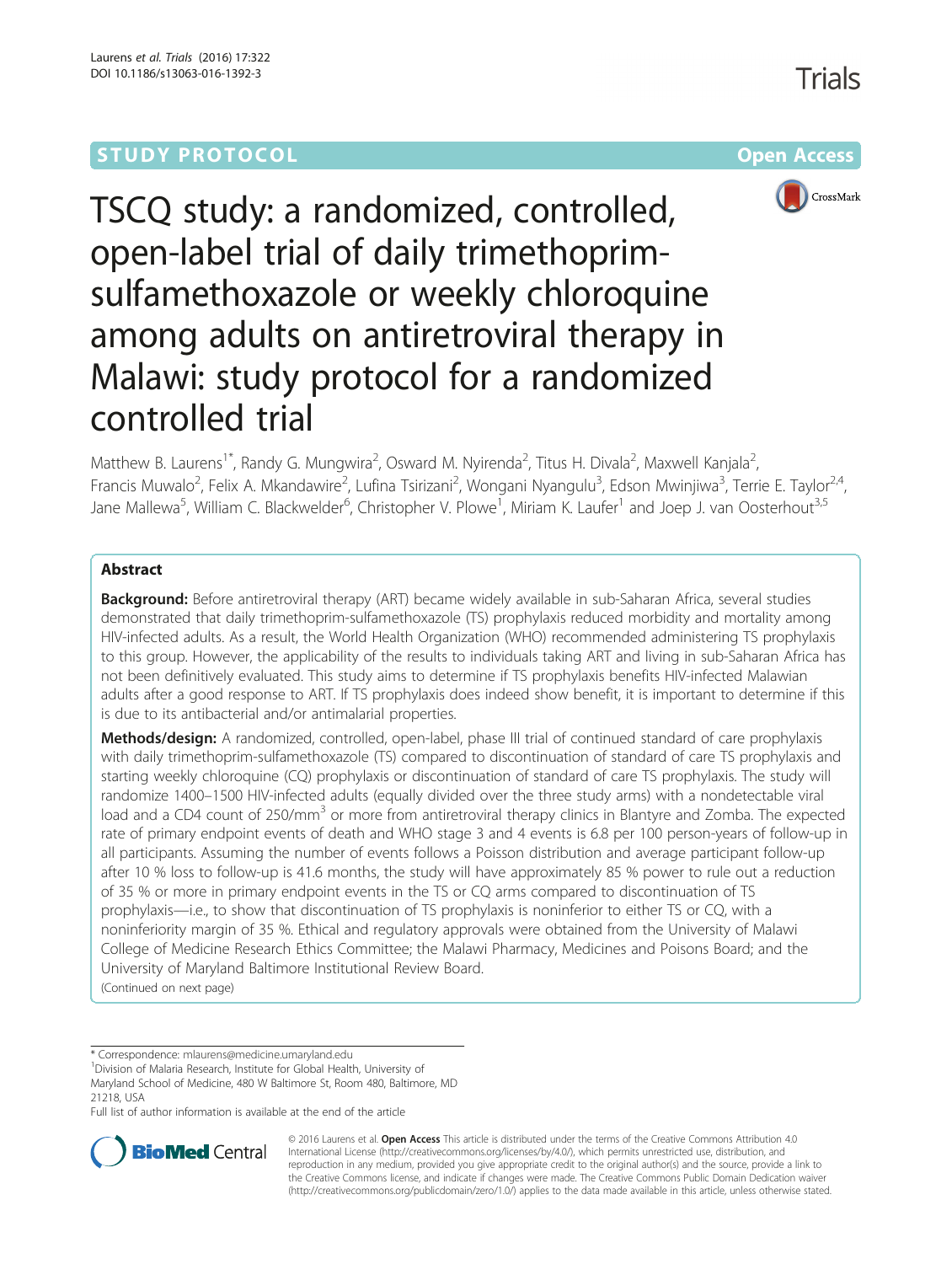## (Continued from previous page)

**Discussion:** The study began recruitment activities at the Ndirande site in November 2012. The sponsor agreed to extend and expand the study in early 2015, and a second site, Zomba, was added for recruitment and follow-up in mid-2015.

Trial registration: ClinicalTrials.gov Identifier: [NCT01650558](https://clinicaltrials.gov/ct2/show/NCT01650558) (registered on 6 July 2012).

Protocol version: Letter of amendment #1 to the DAIDS-ES 10822 TSCQ Malawi Protocol, Version 4.0, 16 December 2014.

Keywords: HIV infection, Trimethoprim-sulfamethoxazole, Chloroquine, Immunosuppression, Longitudinal studies, Malaria, Plasmodium falciparum, Parasitemia, Adult, Antiretroviral therapy, Malawi, Africa

## Background and rationale

## Background

Several studies have demonstrated that daily trimethoprimsulfamethoxazole (TS) prophylaxis reduces morbidity and mortality among HIV-infected adults in sub-Saharan Africa [[1](#page-16-0)–[4\]](#page-16-0). As a result of these studies the World Health Organization (WHO) recommended administering TS prophylaxis to this group. However, these studies were completed prior to the widespread availability of antiretroviral therapy (ART), and the applicability of the results to individuals taking ART has not been definitively evaluated. A critical question remains about the need for, and duration of, TS prophylaxis and its public health impact: Is there a benefit to TS prophylaxis after patients have initiated and responded to ART?

In North America and Europe, TS prophylaxis prevents Pneumocystis jirovecii pneumonia (PCP) and toxoplasmosis, and is discontinued after the CD4 cell count reaches 200/ mm3 . However, a recent multicenter study demonstrated that even with a CD4 cell count of 100–200/mm<sup>3</sup>, there is minimal benefit of TS prophylaxis if the patient is taking ART and the viral load is undetectable [[5](#page-16-0)]. The risk of opportunistic infections, at least those infections common in Western countries, is very low once ART is successful, even with low CD4 cell counts.

In contrast, studies in Africa have not determined whether there is a point when TS prophylaxis no longer confers an advantage with respect to survival or morbidity. There is consistent evidence to support the use of a CD4 cell count of more than 200 cells/ $mm<sup>3</sup>$  as a threshold above which TS prophylaxis survival benefit is absent among individuals receiving ART [[3](#page-16-0), [6](#page-16-0)]. However, the broad benefit of TS to prevent bacteremia, pneumonia, enteritis and malaria has not been consistently documented in adults taking ART who live in sub-Saharan Africa. In the Development of Antiretroviral Therapy in Africa (DART) study, the only clear disease-specific benefit of TS was in the prevention of malaria; TS did not prevent WHO clinical stage 4 illnesses [[6](#page-16-0)]. A clinical trial to assess the benefit of TS prophylaxis in a population of Ugandan adults taking ART was stopped early because the group taking TS prophylaxis had fewer nonsevere clinical events, such as uncomplicated malaria and diarrheal illnesses, than the control group [\[7](#page-16-0)]. A similar study of TS discontinuation was recently conducted in Ugandan adults to assess the TS prophylaxis benefit with respect to hematological adverse events [\[8](#page-16-0)]. Although the main outcome is not yet published, investigators did report a decrease in malaria among participants taking TS therapy [\[9](#page-16-0)]. Another study randomized Kenyan adults taking ART to continue or stop TS prophylaxis, and found that after 1 year of follow-up, TS did not change morbidity and mortality with the exception of fewer malaria cases in the TS arm, and no changes in CD4 count or ART failure were noted over time [\[10](#page-17-0)]. Malaria prevention is potentially important, as it is associated with transient increases in HIV viral load [[11\]](#page-17-0). However, it is not known if these increases are associated with loss of virologic suppression leading to HIV disease progression.

At the study sites, daily TS prophylaxis is currently used by all persons taking ART [[12](#page-17-0)], and is recommended to be continued for life in the absence of severe side effects as there are no randomized, controlled trials to determine whether or when to stop TS in persons taking ART.

## Rationale

The role of TS prophylaxis in the context of long-term ART is an important issue now facing ART programs in Africa. Currently, the updated WHO recommendation calls for TS prophylaxis in those with a CD4 count of  $350$  cells/mm<sup>3</sup> or less in areas where bacterial infection and malaria are prevalent [\[13\]](#page-17-0). However, this recommendation is based on expert opinion and not on randomized, controlled trials. Some data from resource-limited settings suggest that it may be safe to discontinue TS among those with immune recovery and a CD4 count above  $200$  cells/ $mm<sup>3</sup>$  in response to ART [[14, 15](#page-17-0)]. To date, no randomized clinical trials have assessed the safety and timing of discontinuation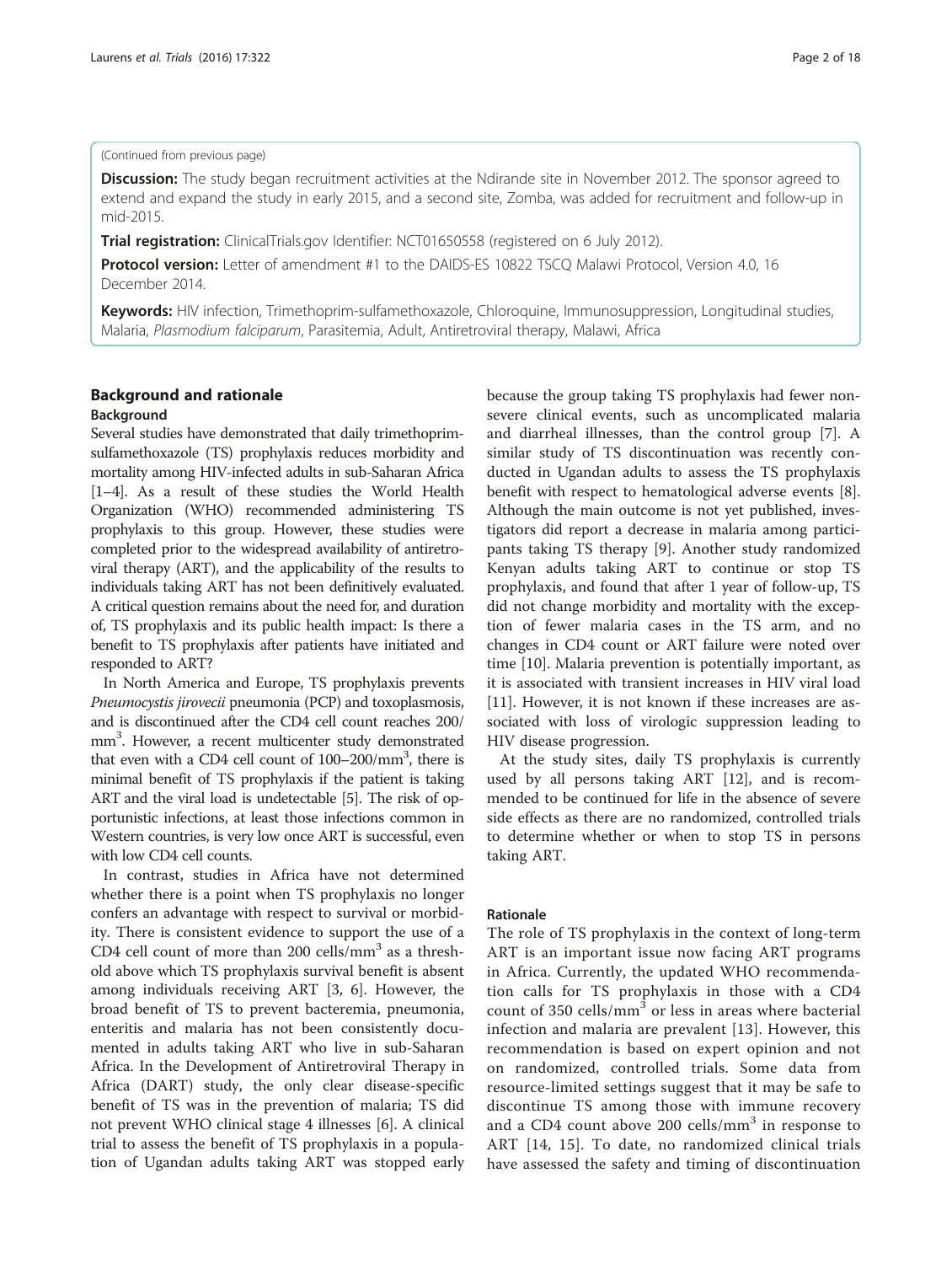of TS prophylaxis following immune recovery in response to ART in resource-limited settings [[16](#page-17-0)].

The main study hypotheses are that TS confers a longterm benefit on survival and disease control and that the benefit is largely attributable to the prevention of malaria. The study design takes advantage of the unique opportunity in Malawi, where malaria is uniformly susceptible to CQ [[17](#page-17-0), [18](#page-17-0)]. In addition to a TS continuation arm and a TS discontinuation control arm, a third arm receives only CQ prophylaxis. Individuals who receive CQ will be receiving extremely effective malaria prevention but will not be protected against bacterial infection. Thus, one study arm prevents both bacterial and parasitic infection, a second arm prevents just malaria and the third arm will not receive prophylaxis.

This study will inform HIV policy throughout Africa. TS prophylaxis at approximately one billion doses/ year could potentially be removed from the ART regimen or, if it is beneficial, its use could be more broadly reinforced as a method of saving lives and prolonging the efficacy of the available ART. A control arm that discontinues TS prophylaxis after good clinical and virologic response to ART is included in the study because of clinical equipoise regarding the benefit of prophylaxis in this population. A randomized clinical trial is needed to definitively inform health policy in Malawi and other sub-Saharan African countries that currently continue TS prophylaxis after successful ART therapy [[16](#page-17-0)].

## Overview of the trial

A randomized, controlled, open-label, phase III trial of continued standard of care prophylaxis with daily TS compared to (1) discontinuation of standard of care TS prophylaxis and starting weekly chloroquine (CQ) prophylaxis, or (2) discontinuation of standard of care TS prophylaxis.

Study aim: to assess the need for antimicrobial prophylaxis in HIV-infected adults taking ART in sub-Saharan Africa.

Intervention: continue daily TS, stop daily TS, or stop daily TS and start weekly CQ.

Randomization: 1:1:1 to each study intervention, using block randomization and stratified by site.

Primary endpoint: the occurrence of a severe event (WHO stage 3 or 4 event or death, see Table [1\)](#page-3-0).

Antiretroviral therapy: continued in all participants as per Malawi Ministry of Health guidelines.

Secondary endpoints: undetectable (less than 400 copies/mL) HIV viral load and CD4 cell count assessed every 24 weeks, incidence of WHO HIV stage 2-, 3- or 4-defining illnesses or death, the occurrence of any suspected and laboratory-confirmed infection with bacteria or malaria, the occurrence of grade 3 or above adverse events (AEs) and rate of discontinuation of TS or CQ prophylaxis.

Sample size: 1400–1500 participants (approximately 1000–1100 from Blantyre and 400–500 from Zomba).

Study sites: Blantyre and Zomba, Malawi.

Study sponsor: US National Institutes of Health, National Institute of Allergy and Infectious Diseases, Division of Acquired Immunodeficiency Syndrome.

Study duration (recruitment and follow-up): 5.5 years.

## Study objectives

## Primary objective

To determine if prophylaxis with TS or CQ, compared to no prophylaxis, is associated with improved morbidity and mortality among adults receiving ART beyond 6 months.

#### Secondary objectives

The secondary objectives are as follows: (1) to assess the effect of prophylaxis with TS or CQ on the virologic, immunologic and clinical response to ART, (2) to assess the efficacy of TS in preventing infection with bacteria or malaria, and (3) to assess the safety and tolerability of TS and CQ prophylaxis.

#### Exploratory objectives

Exploratory objectives include the following: (1) to evaluate the effect of TS and CQ prophylaxis on the incidence of drug-resistant organisms, and (2) to evaluate the efficacy of antimalarial treatment.

#### Primary endpoint

The occurrence of a severe event (WHO stage 3 or 4 event or death).

#### Secondary endpoints

## Virologic: undetectable (less than 400 copies/mL) HIV viral load assessed every 24 weeks

Intercurrent infection may increase HIV viral load replication and could lead to expansion of ART-resistant HIV and loss of viral suppression. We will compare the ability of prophylactic TS and CQ to prevent loss of viral suppression compared to no prophylaxis.

## Immunologic: CD4 cell count assessed every 24 weeks

During intercurrent illness, the CD4 count may decline and lead to increased susceptibility to opportunistic infections. Prevention of infection with TS or CQ prophylaxis could avoid this decline and worsening of immunosuppression. We will analyze the ability of prophylactic TS and CQ to prevent CD4 cell count decline compared to no prophylaxis.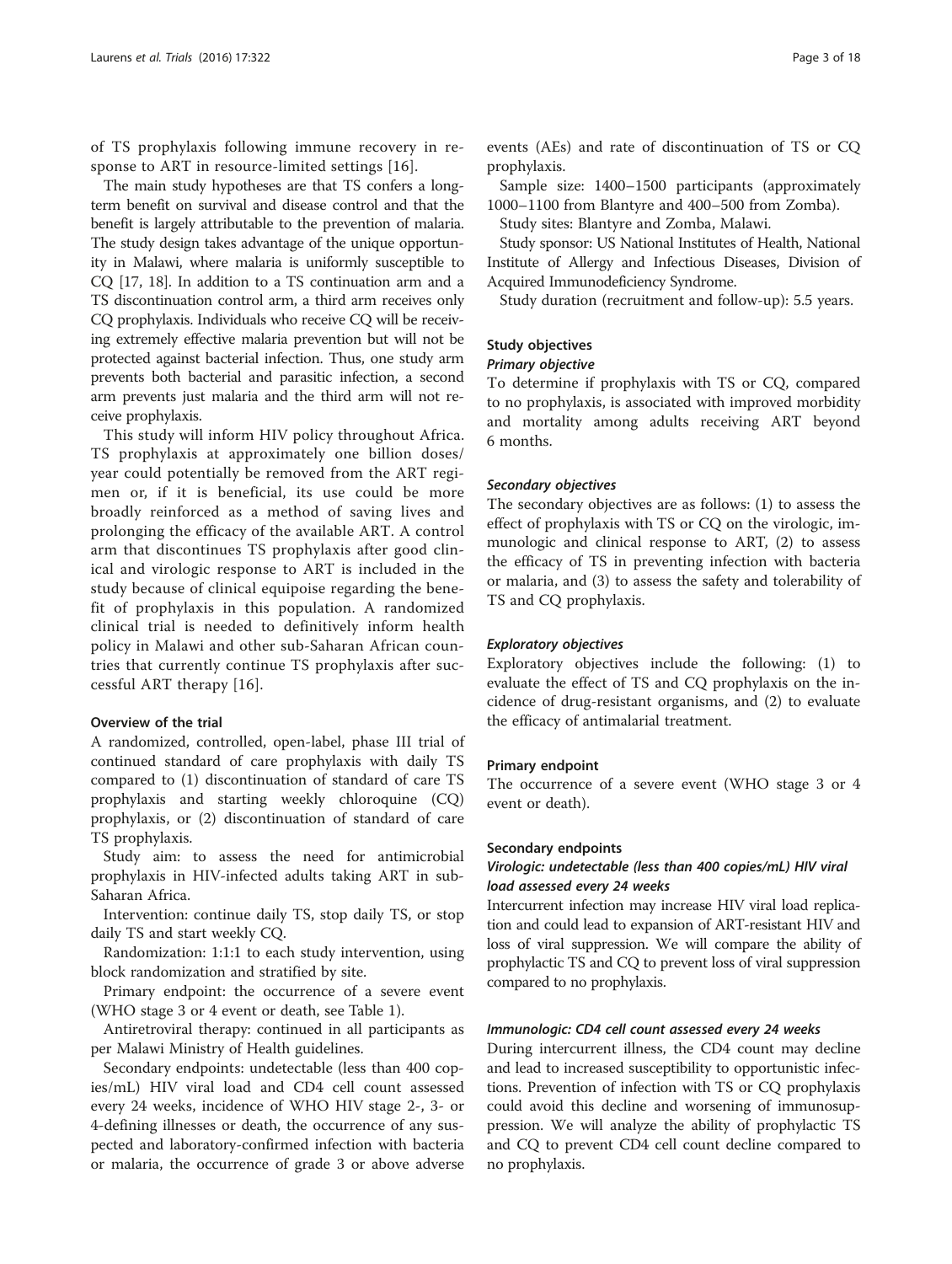<span id="page-3-0"></span>Table 1 Revised World Health Organization clinical staging for HIV/AIDS for adults and adolescents with confirmed HIV infection

Clinical stage 2

- Moderate unexplained weight loss (5–10 % of presumed or measured body weight)
- Recurrent respiratory tract infections (sinusitis, tonsillitis, otitis media and pharyngitis)
- Herpes zoster
- Angular cheilitis
- Recurrent oral ulceration
- Papular pruritic eruptions
- Seborrhoeic dermatitis
- Fungal nail infections

#### Clinical stage 3

- Unexplained severe weight loss (>10 % of presumed or measured body weight)
- Unexplained chronic diarrhoea for longer than 1 month
- Unexplained persistent fever (above 37.5 °C intermittent or constant, for longer than 1 month)
- Persistent oral candidiasis
- Oral hairy leukoplakia
- Pulmonary tuberculosis
- Severe bacterial infections (e.g., pneumonia, empyema, pyomyositis, bone or joint infection, bacteremia, severe pelvic inflammatory disease)
- Acute necrotizing ulcerative stomatitis, gingivitis or periodontitis
- Unexplained anemia (<8 g/dl), neutropenia (<500/mm<sup>3</sup>) and/or chronic thrombocytopenia (<50,000/mm<sup>3</sup>)

Clinical stage 4

- HIV wasting syndrome
- Pneumocystis jirovecii pneumonia
- Recurrent severe bacterial pneumonia
- Chronic herpes simplex infection (orolabial, genital or anorectal of more than 1 month's duration or visceral at any site)
- Oesophageal candidiasis (or candidiasis of the trachea, bronchi or lungs)
- Extrapulmonary tuberculosis
- Kaposi's sarcoma
- Cytomegalovirus infection (retinitis or infection of other organs, excluding liver, spleen or lymph nodes)
- Central nervous system toxoplasmosis
- HIV encephalopathy
- Extrapulmonary cryptococcosis including meningitis
- Disseminated nontuberculous mycobacterial infection
- Progressive multifocal leukoencephalopathy (PML)
- Candida of trachea, bronchi or lungs
- Chronic cryptosporidiosis
- Chronic isosporiasis
- Disseminated mycosis (histoplasmosis, coccidiomycosis)

Table 1 Revised World Health Organization clinical staging for HIV/AIDS for adults and adolescents with confirmed HIV infection (Continued)

- Recurrent septicemia (including nontyphoidal Salmonella)
- Lymphoma (cerebral or B-cell non-Hodgkin)
- Invasive cervical carcinoma
- Atypical disseminated leishmaniasis
- Symptomatic HIV-associated nephropathy or symptomatic HIVassociated cardiomyopathy

## Clinical: incidence of WHO HIV stage 2-, 3- or 4-defining illnesses or death

In addition to the severe event outcomes listed in the primary endpoint section, the capacity of TS or CQ prophylaxis to prevent WHO stage 2 illnesses will be evaluated to permit assessment of a broader range of disease and illness prevention.

## The occurrence of all suspected and also laboratoryconfirmed infection with bacteria or malaria

TS prophylaxis is expected to prevent both malaria and bacterial infections. Other studies document TS prophylactic efficacy in areas of underlying high rates of bacterial and malarial resistance [\[3](#page-16-0), [4](#page-16-0), [19\]](#page-17-0), and the current study will evaluate the effect of TS in this population. Due to the return of CQ-sensitive Plasmodium falciparum to Malawi, CQ is expected to be highly efficacious at preventing malaria, but not opportunistic infections.

## The occurrence of grade 3 or above adverse events and rate of discontinuation of TS or CQ prophylaxis

As a relatively long-term prophylactic regimen, both daily TS and weekly CQ may cause adverse effects that should be accounted for in the risk-benefit analysis of prophylaxis. Evaluation of the incidence of severe and life-threatening events and deaths in each study arm allows for comparison of a baseline event rate to events in the TS and CQ prophylaxis groups. The incidence of events that lead to discontinuation of prophylaxis is also important when policymakers evaluate potential firstline prophylactic regimens and the need for second-line therapies.

#### Exploratory endpoints

## The occurrence of all bacterial infections with antibioticresistant organisms

TS prophylaxis has shown benefit in areas where TS resistance is documented. To confirm this finding, we aim to document the efficacy of TS in preventing TS-resistant bacterial infections in our study setting.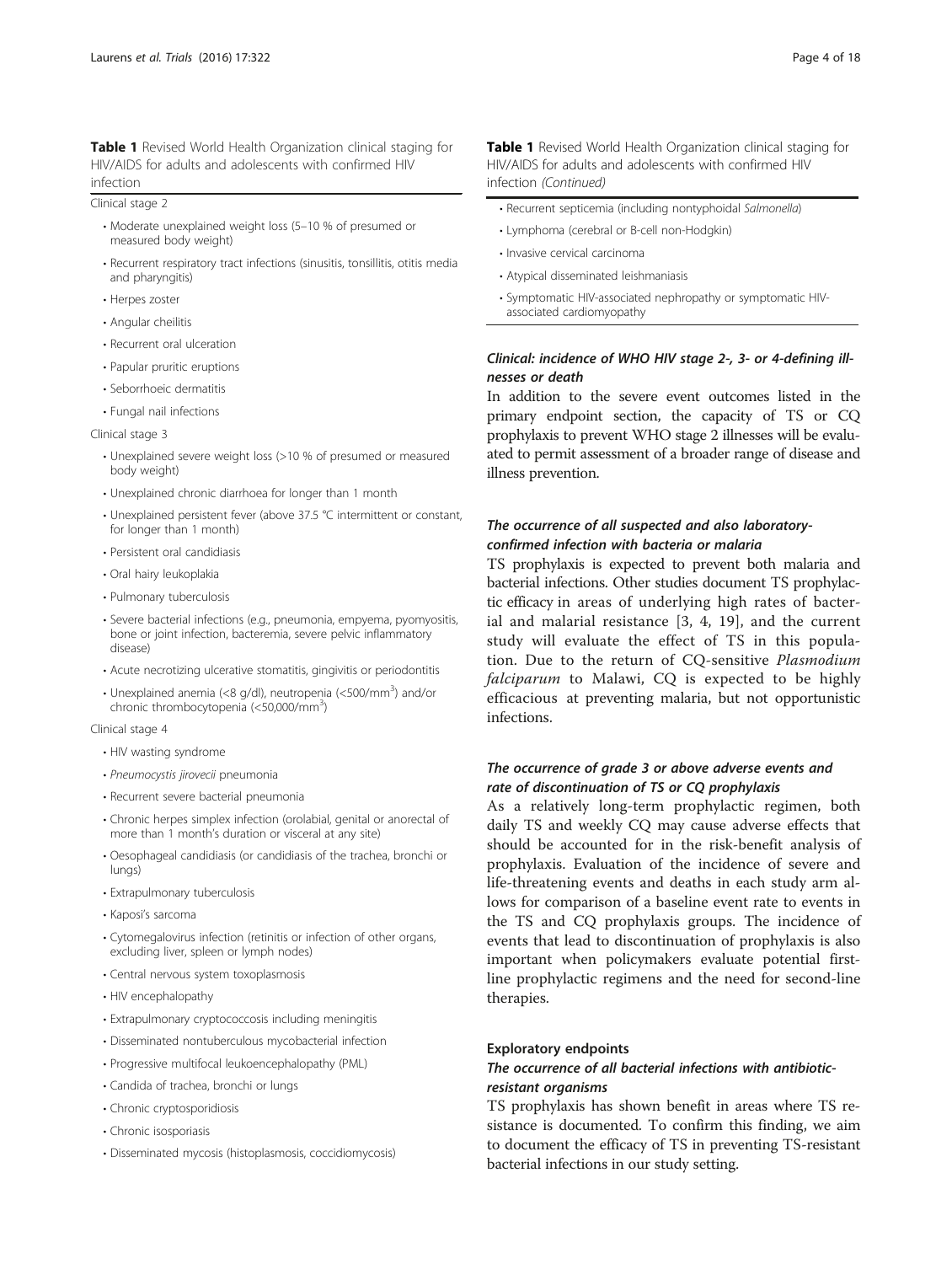## Clinical and parasitological response to antimalarial therapy in cases of uncomplicated malaria

ART may change the pharmacokinetic profile of artemisinin combination therapies (ACT) used for first-line treatment of uncomplicated malaria in Malawi. Documenting the clinical and parasitological response to these antimalarials serves to evaluate their effectiveness. Reduced efficacy of ACT would signal the need for alternate antimalarial therapies in this population.

## Methods/design

This randomized, controlled, open-label, phase III trial will compare standard of care TS prophylaxis and CQ prophylaxis to no prophylaxis. Adults who have been receiving ART for at least 6 months with good clinical response, and who fulfill the eligibility criteria, will be randomized in a 1:1:1 ratio to one of three arms: (1) to continue standard of care TS prophylaxis, (2) to discontinue standard of care TS prophylaxis and begin weekly CQ prophylaxis, or (3) to discontinue standard of care TS prophylaxis. Participants will be asked to return to the research clinic every 4 weeks for the first 24 weeks then every 12 weeks thereafter, and any time they are ill. Participation will last for 32–66 months. Participants who develop a WHO clinical stage 3 or 4 illness, experience a sustained decline in their CD4 count below 200 cells/mm<sup>3</sup>, or who experience ART failure will be placed on standard of care TS prophylaxis (Fig. 1).

The study population is comprised of 1400–1500 Malawian adults living with HIV in or near Blantyre or Zomba, Malawi. Participants must be taking ART for at least 6 months with good clinical response, and have an undetectable HIV viral load and a CD4 count of 250/ mm<sup>3</sup> or more. Major exclusion criteria include severe acute illness, chronic treatment or secondary prophylaxis with any drug with antimalarial or antibacterial activity, a history of hypersensitivity to antifolate drugs or CQ, anemia, thrombocytopenia, neutropenia, liver or kidney failure, and pregnancy. Ethical and regulatory approvals were obtained from the University of Malawi College of Medicine Research Ethics Committee; the Malawi Pharmacy, Medicines and Poisons Board; and the University of Maryland Baltimore Institutional Review Board.

## TS prophylaxis dose

Trimethoprim-sulfamethoxazole (TS) will be provided in tablet form containing 80 mg trimethoprim and 400 mg sulfamethoxazole or 160 mg trimethoprim and 800 mg sulfamethoxazole, manufactured by pharmaceutical companies approved by the US Food and Drug Administration (FDA) or PEPFAR for TS manufacturing. The dose for prophylaxis is either two tablets (each containing 80 mg trimethoprim and 400 mg sulfamethoxazole) or one tablet (each containing 160 mg trimethoprim and 800 mg sulfamethoxazole) to be taken every day by mouth.

## CQ prophylaxis dose

Chloroquine (CQ) will be provided in 500-mg tablet form containing 300 mg chloroquine base, or in 200– 250-mg tablet form containing 155 mg chloroquine base, manufactured by pharmaceutical companies approved by the US FDA, Global Fund, or PEPFAR for CQ manufacturing. The dose for prophylaxis is one or two tablets to be taken every 7 days by mouth, for a total weekly dose of 300–310 mg chloroquine base per week.

## Study population

HIV-infected adults enrolled in ART clinics may enroll in the study, provided that they have been taking ART for at least 6 months, complete the informed consent process and fulfill all the inclusion and exclusion criteria.

## Study location

The study recruits participants from Blantyre and Zomba, Malawi.

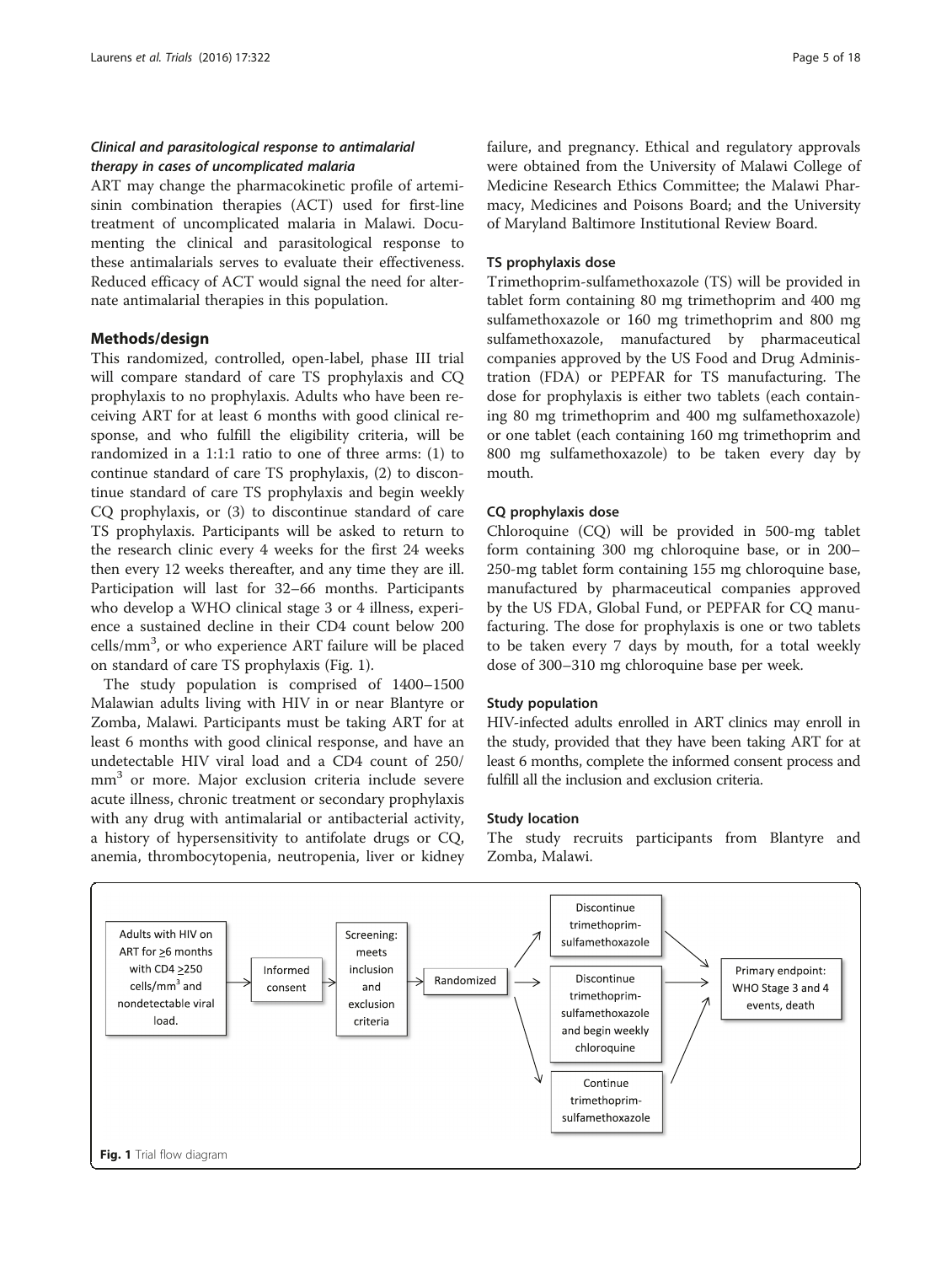## Inclusion criteria

- Age 18 years or older
- Documented HIV-1 infection
- Initiation of ART through a government-sponsored ART program at least 6 months previous
- Undetectable HIV viral load (less than 400 copies/mL)
- CD4 count  $250/mm^3$  or more
- TS prophylaxis prescribed for at least the previous 2 months
- Intention to remain in the study area until the end of the study period
- Informed consent from participant
- Female study volunteers of reproductive potential must have a negative urine pregnancy test performed within 20 days before randomization
- Female study volunteers of reproductive potential who participate in sexual activity that could lead to pregnancy must use contraception (male or female condoms, diaphragm or cervical cap with spermicide, intrauterine device, or hormone-based contraceptive) while receiving their assigned study drug and for 1 month after stopping the medications

## Exclusion criteria

- Severe acute illness (defined as requiring hospitalization at the time of screening or other conditions such as laboratory abnormalities as determined by the investigators)
- Chronic treatment (requiring therapy for more than 14 days) or secondary prophylaxis (for toxoplasmosis, pneumocystis pneumonia, or tuberculosis for example) with any drug with antimalarial or antibacterial activity
- History of hypersensitivity to antifolate drugs or CQ
- Laboratory exclusion criteria
	- Hemoglobin below 8.0 gm/dL
	- Platelet count below  $50,000/\text{mm}^3$
	- Absolute granulocyte count below  $500/mm^3$
	- Serum alanine aminotransferase (ALT) concentration above 210 U/L for men, and above 160 U/L for women
	- Serum creatinine concentration above 3.3 mg/dl (291.7 μmol/L) for men, and above 2.7 mg/dl ( $238.7 \mu$ mol/L) for women
- History of visual field or retinal changes
- History of preexisting auditory damage
- History of porphyria
- History of psoriasis
- History of liver disease
- History of seizure disorder
- History of glucose-6-phosphate dehydrogenase (G6PD) deficiency
- History of electrocardiogram (ECG) or cardiac conduction abnormality, or cardiomyopathy
- History of myopathy

## Study procedures (Table [2](#page-6-0)) Recruitment

Individuals enrolled in ART clinics at Ndirande and Zomba are eligible after 6 months of taking ART. The ART clinic staff will inform patients in the ART program about the possibility of enrolling in this study. No studyrelated evaluations are undertaken before obtaining informed consent. The study staff then ask the participant about their plans to remain in the area and their willingness to attend the research clinic for all scheduled and unscheduled follow-up. Potentially eligible participants are then requested to read the informed consent in either English or Chichewa. The informed consent is read and explained verbally in Chichewa to those who are unable to read. This verbal explanation is attended by a witness who will also sign the consent form. After reading or listening, the potential participant is asked to sign the informed consent form. For those who cannot write, a thumbprint is placed on the form, with the signature and date of a witness. The document also allows the participant to indicate how to handle specimens that remain after the study procedures have been completed. Any use of study samples that is outside the scope of the objectives of this protocol will be submitted for prior review and approval by the appropriate Institutional Review Board (IRB). After informed consent is obtained, participants are given a signed copy of the informed consent document and assigned a screening identification number.

## Screening

After informed consent is obtained, a numbered case record folder is created for potential participants, including demographic information, previous medication exposure, ART history, allergy history and physical examination documentation. The participant is also sent to the laboratory for venipuncture to collect 10–12 mL of blood to test for the following:

- Complete blood count (CBC)
- Alanine aminotransferase (ALT) concentration
- Creatinine concentration
- CD4 count
- HIV viral load

Women of reproductive potential undergo urine pregnancy testing. All potential participants are given a follow-up appointment to find out if the laboratory results are within the eligible range. Screening evaluations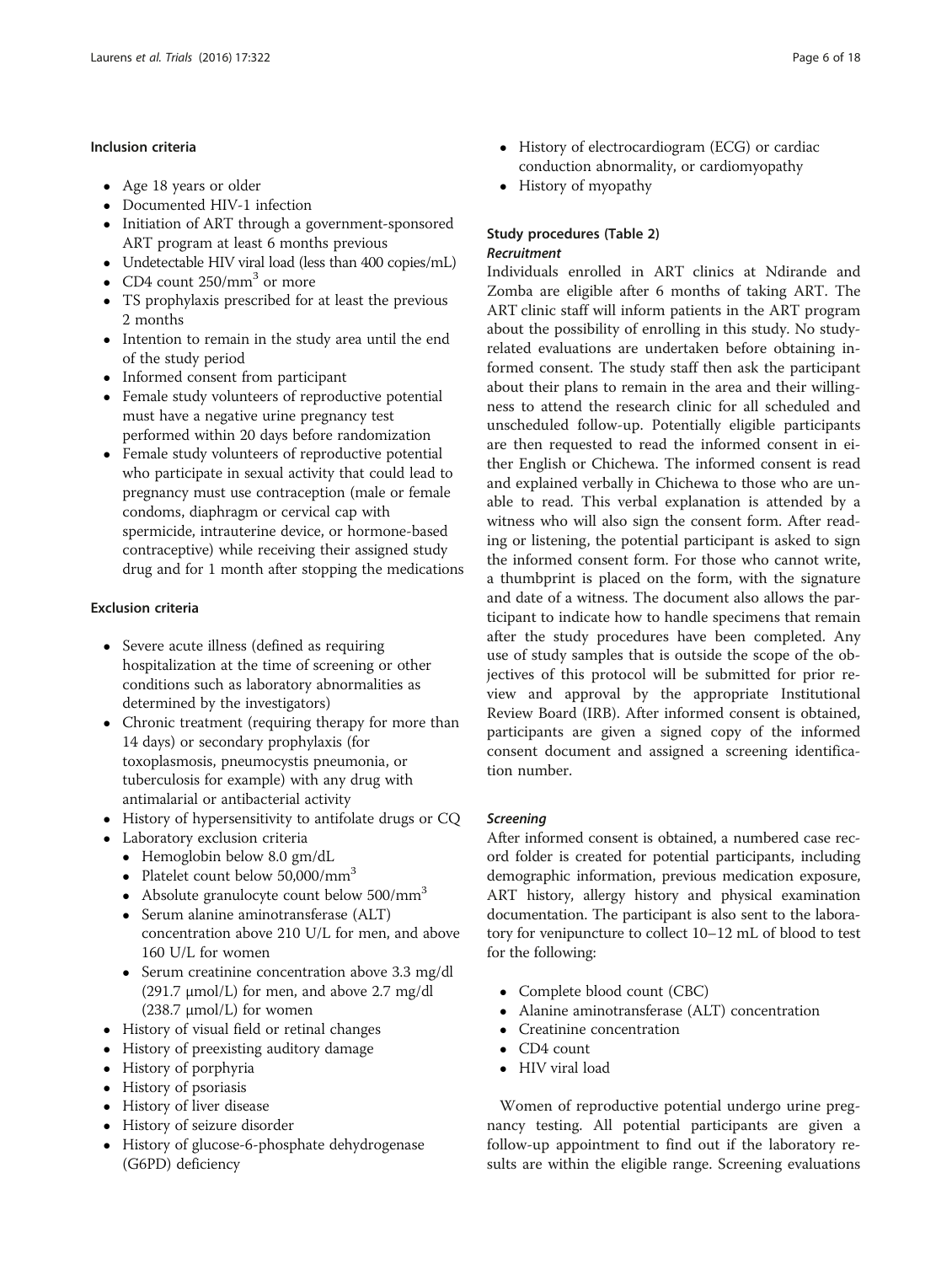## <span id="page-6-0"></span>Table 2 Trial flow chart

|                                                               |            |                     | Screening Enrollment Every 4 weeks for<br>1st 24 weeks, then<br>every 12 weeks | Additional<br>evaluations<br>every 24 weeks termination | Final study visit,<br>time of | Premature<br>discontinuation of Visits<br>study treatment | Unscheduled |
|---------------------------------------------------------------|------------|---------------------|--------------------------------------------------------------------------------|---------------------------------------------------------|-------------------------------|-----------------------------------------------------------|-------------|
| Informed consent                                              |            |                     |                                                                                |                                                         |                               |                                                           |             |
| Review of past medical history                                |            |                     |                                                                                |                                                         |                               |                                                           |             |
| Review of current complaints                                  |            |                     |                                                                                |                                                         |                               |                                                           |             |
| Medication history                                            |            |                     |                                                                                |                                                         |                               |                                                           |             |
| Bednet use                                                    |            |                     |                                                                                |                                                         |                               |                                                           |             |
| WHO performance scale                                         |            |                     |                                                                                |                                                         |                               |                                                           |             |
| Complete blood count, alanine<br>aminotransferase, creatinine |            |                     |                                                                                |                                                         |                               |                                                           |             |
| Urine pregnancy test                                          |            | $\sqrt{a}$          | $\sqrt{a}$                                                                     |                                                         |                               |                                                           |             |
| CD4 count                                                     |            |                     |                                                                                |                                                         |                               |                                                           |             |
| HIV viral load                                                |            |                     |                                                                                |                                                         |                               |                                                           |             |
| Filter paper sample                                           |            |                     |                                                                                |                                                         |                               |                                                           |             |
| Physical examination                                          | $\sqrt{ }$ | $\sqrt{}$ (limited) | $\sqrt{$ (limited)                                                             |                                                         |                               |                                                           |             |
| Visual acuity assessment                                      |            |                     |                                                                                |                                                         |                               |                                                           |             |
| Provision of medication                                       |            |                     |                                                                                |                                                         |                               |                                                           |             |
| Pill count and adherence interview                            |            |                     |                                                                                |                                                         |                               |                                                           |             |

<sup>a</sup>Urine pregnancy testing will be performed at all study visits only where pregnancy is suspected

to determine eligibility are completed within 20 days of study entry unless otherwise specified.

#### Randomization

Participants meeting all eligibility requirements are randomized to one of the three study arms in a 1:1:1 ratio in real time via an Internet data entry system that meets FDA requirements for electronic records and signatures (21 CFR part 11-compliant). A backup hard copy randomization scheme devised by the study statistician is used in case of Internet system failure. The study statistician has no contact with participants or the study staff who care for the participants. Data entry staff onsite record the study arm assignment for the enrolled participant. The participant then surrenders their current stock of TS and receives a supply of the study drug, if appropriate.

## Blinding

Treatment arms are not masked as each has a different regimen (TS is once daily while CQ is once weekly), and because of the concern that a complicated placebo regimen may interfere with adherence to ART. This approach facilitates assessment of the effect of each prophylaxis regimen on treatment adherence. Laboratory technicians and the independent committee reviewing potential WHO stage 3 and 4 events are blinded to participant treatment assignment, whereas clinical staff are not.

## Enrollment

After randomization, baseline measurements of visual acuity using Snellen vision testing, and WHO performance score (Table 3) and bednet use (Table [4](#page-7-0)) are assessed and recorded. A dried blood spot specimen is obtained. The participant is then escorted to the study pharmacy. For those randomized to receive TS or CQ, a supply of the study drug will be given to each participant with instructions for how to take the medication. Participants will be asked to provide detailed directions to their home and of their contact cell phone number, if available, to facilitate active follow-up.

### Follow-up

Follow-up visits may be one of three types: routine visit, unscheduled visit, or antimalarial efficacy follow-up.

Routine visits occur every 4–12 weeks (every 4 weeks for the first 24 weeks, then every 12 weeks thereafter). Initially, to ensure participant compliance with the study schedule and study drug regimen (if assigned to TS or

| World Health Organization<br>performance score | Definition                                                |
|------------------------------------------------|-----------------------------------------------------------|
|                                                | Asymptomatic, normal activity                             |
|                                                | Symptomatic, normal activity                              |
|                                                | Bedridden <50 % of the day during<br>the last month       |
| $\overline{4}$                                 | Bedridden $\geq$ 50 % of the day during<br>the last month |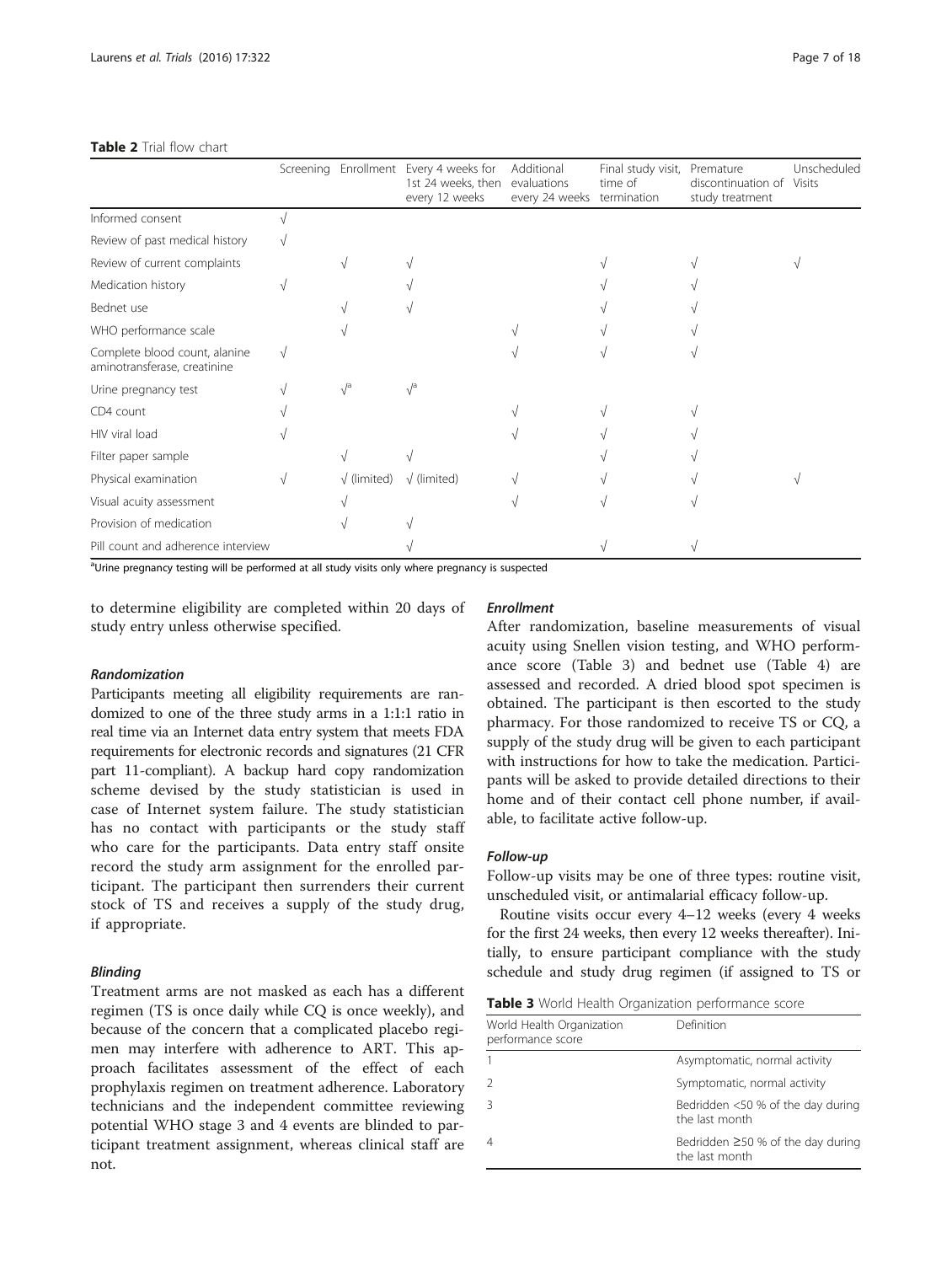<span id="page-7-0"></span>Table 4 Bednet use data collection

| Uses bednet                       | Yes | Nο |  |
|-----------------------------------|-----|----|--|
| If yes:                           |     |    |  |
| Used most nights in last 4 weeks? | Yes | Nο |  |
| Used last night?                  | Yes | Nο |  |
|                                   |     |    |  |

CQ), participants will be followed every 4 weeks for the first 24 weeks. Thereafter, participants will be followed every 12 weeks, as is the standard of care for ART clinics in Malawi. The encounter will include an interval history, regimen adherence questionnaire (Table 5) and pill counts, questions about off-study drug use and bednet use (Table 4) and a physical examination. In addition, study clinicians will record and/or update any AEs. Dried blood spot samples are obtained, and women of reproductive potential whose last menstrual period was more than 4 weeks prior to this, or whose clinical evaluation suggests pregnancy, will undergo urine pregnancy testing. At routine visits every 24 weeks and the final study visit, approximately 10–12 mL of blood are drawn for determination of CD4 count, HIV viral load, CBC, and ALT and creatinine concentrations; visual acuity is assessed and the WHO performance score (Table [3\)](#page-6-0) is recorded. When participants are followed every 12 weeks, the study team contacts them via cell phone (if number is provided) every 4–6 weeks to ask about their health and to request that they come to the clinic for any current health problems.

During unscheduled visits, participants are evaluated according to standard procedures for the evaluation and treatment of illness as defined by the Ministry of Health. Illnesses and other medical issues are recorded as AEs in the participant records, and seriousness, severity, relationship

Table 5 Regimen adherence questionnaire

1. How often do you feel that you have difficulty taking your HIV medications on time? By "on time" we mean no more than 2 hours before or 2 hours after the time your doctor told you to take it.

All of the time Most of the time Rarely **Never** 

2. On average, how many days per week would you say that you missed at least one dose of your HIV medications?

Every day 4 to 6 days/week 2 or 3 days/week Once a week Less than once a week Never

3. When was the last time you missed at least one dose of your HIV medications?

Within the past week 1 to 2 weeks ago 3 to 4 weeks ago Between 1 and 3 months ago More than 3 months ago Never

to study product and expectedness are recorded (Table [6](#page-8-0)). If an unexpected adverse drug experience is observed that is definitely or probably related to TS or CQ, it will be reported to the US FDA using the MedWatch safety information and adverse reporting system via the online system at [www.fda.gov/MedWatch/report.htm.](http://www.fda.gov/MedWatch/report.htm) Diagnoses of illnesses experienced by participants will be documented based on updated criteria for diagnoses established by the ACTG group ([http://www.hptn.org/web%20documents/](http://www.hptn.org/web%20documents/HPTN052/Appendix60V1.123Feb2007.pdf) [HPTN052/Appendix60V1.123Feb2007.pdf](http://www.hptn.org/web%20documents/HPTN052/Appendix60V1.123Feb2007.pdf)) when feasible in this setting. If bacteremia or meningitis is suspected, a specimen is collected for culture and isolated pathogens undergo drug susceptibility testing. Any signs or symptoms of malaria will prompt the collection of a malaria smear. Participants who are diagnosed with malaria receive therapy according to Malawi national policy.

Participants who are diagnosed with uncomplicated clinical malaria are enrolled in a 28-day antimalarial efficacy study with follow-up on days 1, 2, 3, 7, 14, 21 and 28. On these days, finger-prick specimens for malaria smears and dried blood spot collection are obtained (Table [7](#page-9-0)). Standard definitions of adequate parasitological and clinical response to antimalarial therapy will be used based on current WHO guidelines [\(http://whqlibdoc.who.int/publi](http://whqlibdoc.who.int/publications/2009/9789241597531_eng.pdf)[cations/2009/9789241597531\\_eng.pdf](http://whqlibdoc.who.int/publications/2009/9789241597531_eng.pdf) ). Participants who have clinical treatment failure will be administered rescue therapy according to Malawi national policy. Cases of severe malaria are referred to the hospital.

#### Antiretroviral therapy

Outpatient clinical care of study participants, including ART management, is assumed by the study team at enrollment. The study pharmacist dispenses ART from the government supply to participants at scheduled followup visits. The study team provides adherence counseling to participants when missed doses are noted or when ART failure is suspected. Physicians specializing in HIV care hold weekly hours at the research clinic to manage complicated ART questions and HIV care.

## Concomitant medications

At each visit, information on other medications and supplements will be documented in the participant case record forms, including indication, dose, frequency, and start and stop dates.

## Toxicity management

For TS, related AEs are managed according to treatment guidelines based on the WHO grading scale for toxicity in adults and adolescents [\(http://www.who.int/hiv/pub/](http://www.who.int/hiv/pub/guidelines/ctxguidelines.pdf) [guidelines/ctxguidelines.pdf](http://www.who.int/hiv/pub/guidelines/ctxguidelines.pdf) ). Other AEs associated with the study drug will be managed by the study team.

For CQ, participants who experience a worsening in visual acuity (defined as a change in two levels or more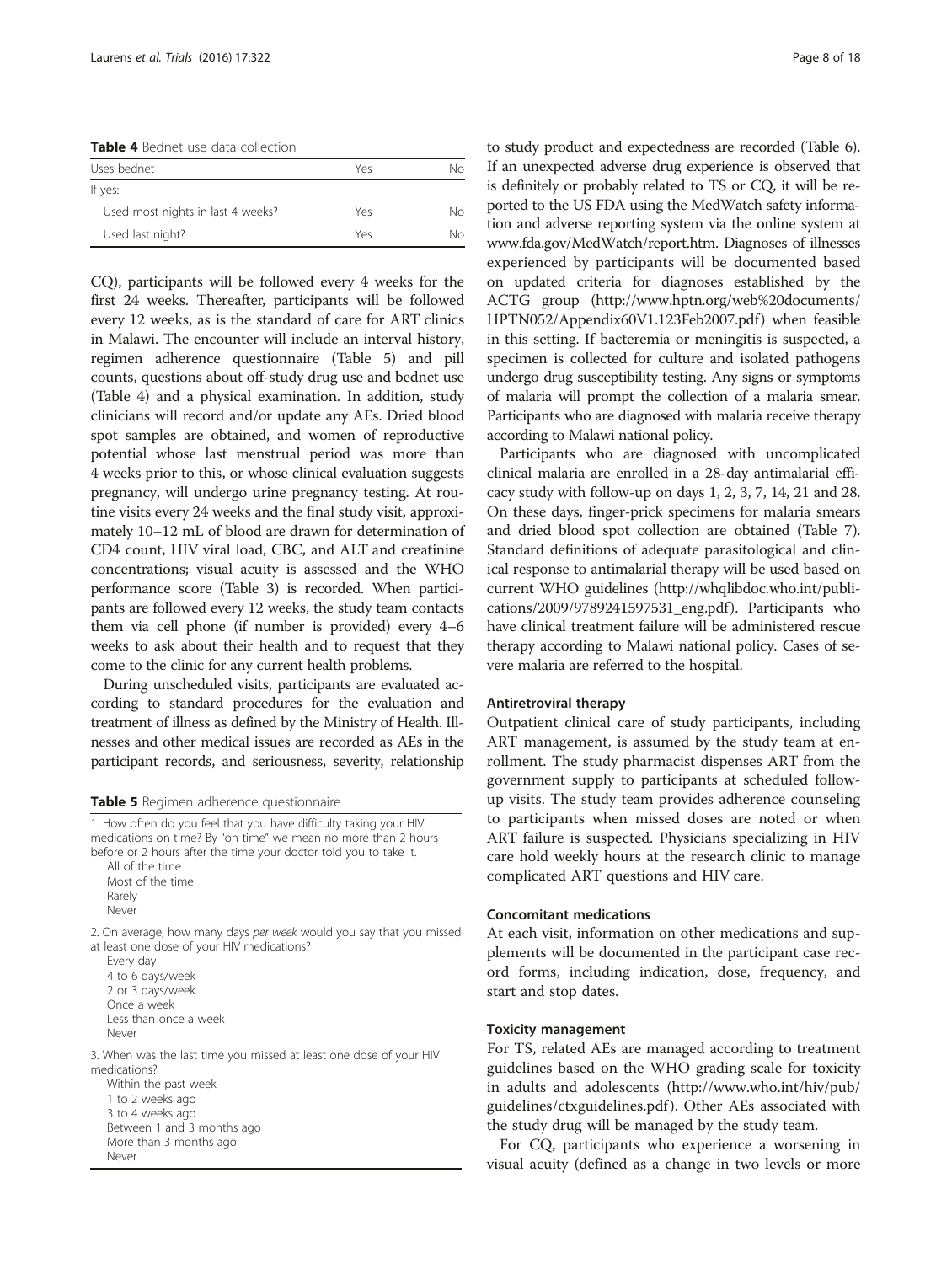## <span id="page-8-0"></span>Table 6 Classification of adverse events

| Seriousness                                          | • Results in death,<br>· Is life-threatening,<br>serious | · Results in persistent or significant disability/incapacity, or<br>· Is a congenital anomaly/birth defect                                                                | A serious adverse event includes any untoward medical occurrence that at any dose:<br>• Requires inpatient hospitalization or prolongation of existing hospitalization<br>Important medical events that may not be immediately life-threatening or result in death or hospitalization but may jeopardize<br>the patient or may require intervention to prevent one of the outcomes listed in the definition above may also be considered                                                                                                                                          |  |  |  |  |  |
|------------------------------------------------------|----------------------------------------------------------|---------------------------------------------------------------------------------------------------------------------------------------------------------------------------|-----------------------------------------------------------------------------------------------------------------------------------------------------------------------------------------------------------------------------------------------------------------------------------------------------------------------------------------------------------------------------------------------------------------------------------------------------------------------------------------------------------------------------------------------------------------------------------|--|--|--|--|--|
| Severity                                             | Grade 1                                                  | Mild                                                                                                                                                                      | Symptoms causing no or minimal interference with usual social and functional activities                                                                                                                                                                                                                                                                                                                                                                                                                                                                                           |  |  |  |  |  |
|                                                      | Grade 2                                                  | Moderate                                                                                                                                                                  | Symptoms causing greater than minimal interference with usual social and functional<br>activities                                                                                                                                                                                                                                                                                                                                                                                                                                                                                 |  |  |  |  |  |
|                                                      | Grade 3                                                  | Severe                                                                                                                                                                    | Symptoms causing inability to perform usual social and functional activities                                                                                                                                                                                                                                                                                                                                                                                                                                                                                                      |  |  |  |  |  |
|                                                      | Grade 4                                                  | Potentially life-<br>threatening                                                                                                                                          | Symptoms causing inability to perform basic self-care functions or medical or operative<br>intervention indicated to prevent permanent impairment, persistent disability                                                                                                                                                                                                                                                                                                                                                                                                          |  |  |  |  |  |
|                                                      | Grade 5                                                  | Death                                                                                                                                                                     |                                                                                                                                                                                                                                                                                                                                                                                                                                                                                                                                                                                   |  |  |  |  |  |
| Relationship to Definitely<br>study products related |                                                          | demonstrated                                                                                                                                                              | The adverse event and administration of the study agent are related in time, and a direct association can be                                                                                                                                                                                                                                                                                                                                                                                                                                                                      |  |  |  |  |  |
|                                                      | Probably<br>related                                      |                                                                                                                                                                           | The adverse event and administration of the study agent are reasonably associated in time, and the adverse event<br>is more likely explained by the study agent than other causes                                                                                                                                                                                                                                                                                                                                                                                                 |  |  |  |  |  |
|                                                      | Possibly<br>related                                      |                                                                                                                                                                           | The adverse event and administration of the study agent are reasonably related in time, and the adverse event<br>can be explained equally well by causes other than the study agent                                                                                                                                                                                                                                                                                                                                                                                               |  |  |  |  |  |
|                                                      | related                                                  |                                                                                                                                                                           | Probably not A potential relationship between the study agent and the adverse event could exist (i.e. the possibility cannot be<br>excluded), but the adverse event is most likely explained by causes other than the study agent                                                                                                                                                                                                                                                                                                                                                 |  |  |  |  |  |
|                                                      | Not related                                              |                                                                                                                                                                           | The adverse event is clearly explained by another cause not related to the study agent                                                                                                                                                                                                                                                                                                                                                                                                                                                                                            |  |  |  |  |  |
|                                                      | Pending                                                  |                                                                                                                                                                           | Pending may be used as a temporary relationship assessment only for death and only if data necessary to<br>determine relationship to the study agent are being collected. The site is required to submit a final assessment<br>within three business days after reporting the death. If no final assessment is made within three business days<br>after the date of submission, the event will be assessed as possibly related to the study agent. Any additional<br>information received at a later time, including an autopsy report, should be submitted as a Follow-up Report |  |  |  |  |  |
| Expectedness                                         | Expected                                                 | Expected refers to the perspective of events previously observed, not on the basis of what might be anticipated<br>from the pharmacological properties of the study agent |                                                                                                                                                                                                                                                                                                                                                                                                                                                                                                                                                                                   |  |  |  |  |  |
|                                                      |                                                          | Study drug                                                                                                                                                                | Expected adverse events                                                                                                                                                                                                                                                                                                                                                                                                                                                                                                                                                           |  |  |  |  |  |
|                                                      |                                                          | Trimethoprim-<br>sulfamethoxazole                                                                                                                                         | Rash, urticaria, loss of appetite, nausea, vomiting, agranulocytosis, aplastic anemia, disease of<br>the hematopoietic system, fulminant hepatic necrosis, severe allergic reaction, Stevens-Johnsor<br>syndrome, and toxic epidermal necrolysis                                                                                                                                                                                                                                                                                                                                  |  |  |  |  |  |
|                                                      |                                                          | Chloroquine                                                                                                                                                               | Headache, malaise, dizziness, blurred vision, difficulty focusing, muscle weakness,<br>electrocardiogram changes, gastrointestinal upset, mouth ulcers, diarrhea, vomiting,<br>nonurticarial pruritis, leukopenia, methemoglobinemia, and retinopathy                                                                                                                                                                                                                                                                                                                             |  |  |  |  |  |
|                                                      | Unexpected                                               | insert/summary.                                                                                                                                                           | Unexpected refers to events whose nature or severity (intensity) is not consistent with those included in the package                                                                                                                                                                                                                                                                                                                                                                                                                                                             |  |  |  |  |  |

using Snellen testing) or other visual complaints, muscle weakness, or hearing defects while taking CQ will discontinue CQ prophylaxis and will be referred to the ophthalmology or appropriate clinic for further evaluation and treatment. They will be placed on TS prophylaxis after CQ is discontinued.

## Discontinuation of study treatment assignment

If a participant is diagnosed with a WHO clinical stage 3 or 4 illness during the course of the study, or if their CD4 count is confirmed at below 200 cells/mm<sup>3</sup>, or they experience ART failure, they are given daily TS prophylaxis and followed according to the study protocol. If they had been

assigned to CQ prophylaxis, the CQ will be stopped. They will not be withdrawn from the study for this reason.

If a participant becomes pregnant during the study, she will be given TS prophylaxis and remain in the study. If she was previously randomized to daily TS, she will continue taking daily TS. If she was previously randomized to take weekly CQ, she will discontinue weekly CQ. If she was previously randomized to no prophylaxis, she will begin taking daily TS. Pregnancy outcome information will be recorded on a pregnancy outcome case report form (CRF). When the participant is no longer pregnant, she may recommence the treatment to which she was originally assigned, if this is agreed to by the participant and the study team.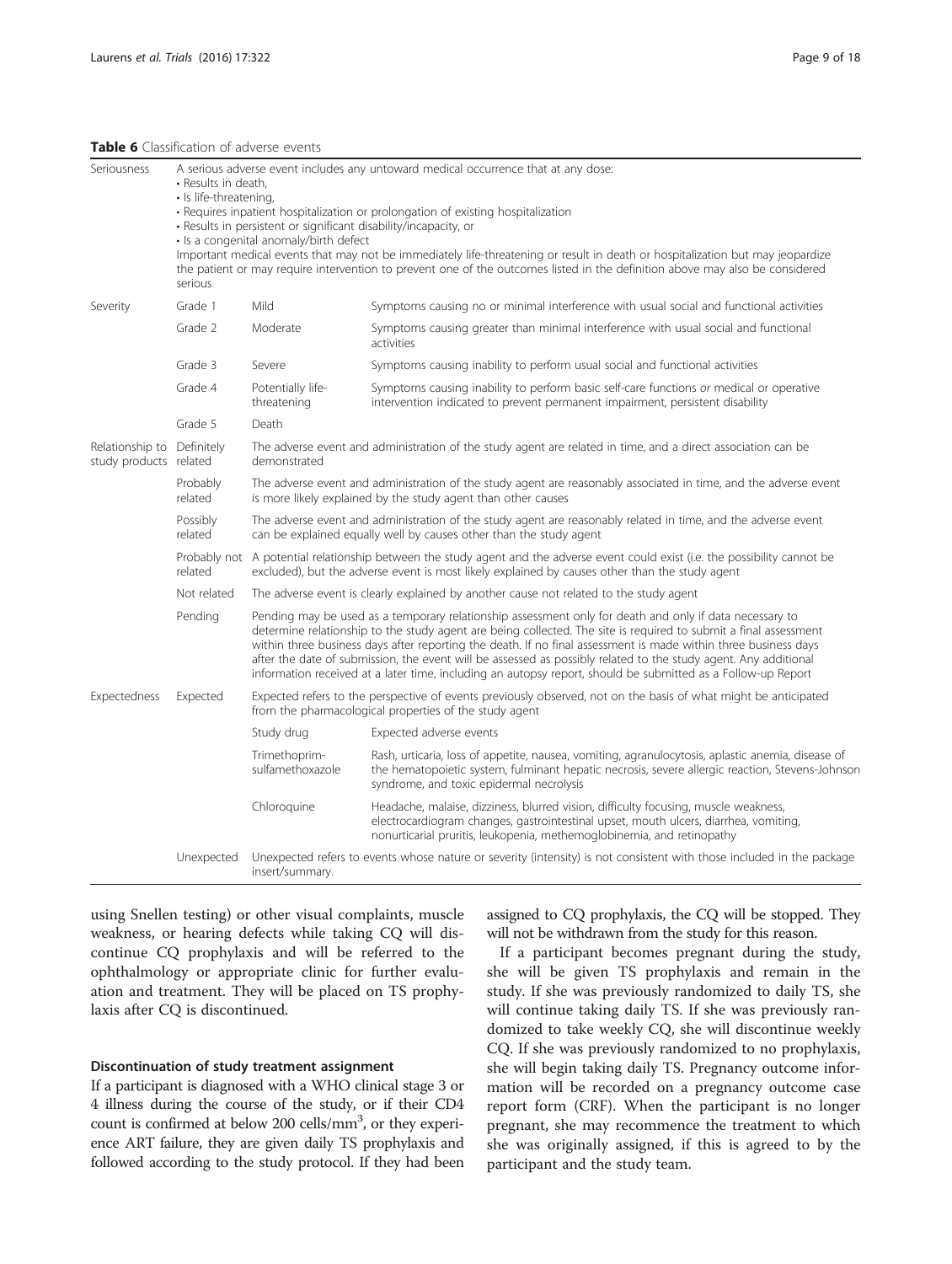### <span id="page-9-0"></span>Table 7 Antimalarial efficacy flow chart

| Days after malaria diagnosis $\rightarrow$                                      | 0  |   |    | $\mathbf{3}$ |    | 14        | 21 | 28 | Unscheduled visit (before d28) |
|---------------------------------------------------------------------------------|----|---|----|--------------|----|-----------|----|----|--------------------------------|
| Procedure L                                                                     |    |   |    |              |    |           |    |    |                                |
| Clinical Assessment                                                             |    |   |    |              |    |           |    |    |                                |
| Temperature                                                                     |    |   |    |              |    | $\subset$ |    |    |                                |
| Questioning about antimalarial drug use                                         |    |   |    |              |    | $\subset$ |    |    |                                |
| Finger stick blood sample for malaria smear                                     |    | R | R. | R.           | R  | R         | R. | R  |                                |
| Finger stick blood sample for filter<br>paper sample for PCR analysis           | R. | R | R  | R            | R. | R         | R. | R  | R                              |
| Administration of antimalarial drug<br>(per Malawi Ministry of Health Protocol) |    |   |    |              |    |           |    |    |                                |
|                                                                                 |    |   |    |              |    |           |    |    |                                |

C= procedures that are part of clinical care

R= research procedures

## Criteria for permanent treatment discontinuation

- Requires chronic treatment with an antimalarial drug
- Study drug-related toxicity such that reintroduction or desensitization cannot be considered per WHO guidelines
- Request by the subject to terminate treatment
- Clinical reasons believed to be life-threatening by the investigators, such as severe allergic reaction

#### Criteria for premature study discontinuation

- Request by the subject to withdraw
- Opinion of the investigators is that the study is no longer in the best interest of the subject
- Volunteer is judged by the site investigator to be at significant risk of failing to comply with the provisions of the protocol, so as to cause harm to self or seriously interfere with the validity of the study results
- Discontinuation at the discretion of the study team, ethics committee, or the study sponsor

## Final study visit

At the final study visit, the WHO performance score will be measured and approximately 10–12 mL of blood will be drawn for CD4 count, HIV viral load, CBC, and ALT and creatinine concentrations. Participants will discontinue their study treatment assignments and will receive TS prophylaxis according to Malawi national policy. Management of their HIV care will be transferred to the government-sponsored ART clinic.

## Definition and assessment of adverse events Definition of adverse event

An adverse event (AE) is any untoward medical occurrence in a patient or clinical investigation participant who is administered a study product/intervention(s). An AE does not necessarily have a causal relationship with study treatment. An AE can, therefore, be any unfavorable and unintended sign (including an abnormal laboratory finding), symptom, or disease temporally associated with the use of a medicinal (investigational) study product/intervention(s), whether or not related to the medicinal (investigational) study product/intervention(s).

An unanticipated problem (UP) is defined as an event (including onsite and offsite AE reports, injuries, side effects, breaches of confidentiality, deaths or other problems) that occurs any time during or after the research study, which, in the opinion of the principal investigator (PI):

- Involves harm to one or more participants or others, or places one or more participant or others at increased risk of harm and
- Is unexpected and
- Is related to the research procedures

The occurrence of an AE may come to the attention of study personnel during study visits and interviews or by a study participant presenting for medical care, or upon review by a study monitor. Any medical condition that is present at the time the participant is enrolled will be considered a baseline condition, and not reported as an AE. However, if it deteriorates at any time during the study it will be recorded as an AE.

AEs will be captured on the appropriate case report forms. AEs will be recorded in study source documents, and an assessment of whether they are associated with the study drug, the ART regimen, an intercurrent illness or another cause will be made. Information to be collected includes event description, date of onset, clinician's assessment of seriousness and severity, relationship to study product, expectedness and time of resolution/stabilization of the event. AEs will be followed to adequate resolution or stabilization. If the AE has not stabilized or resolved at the end of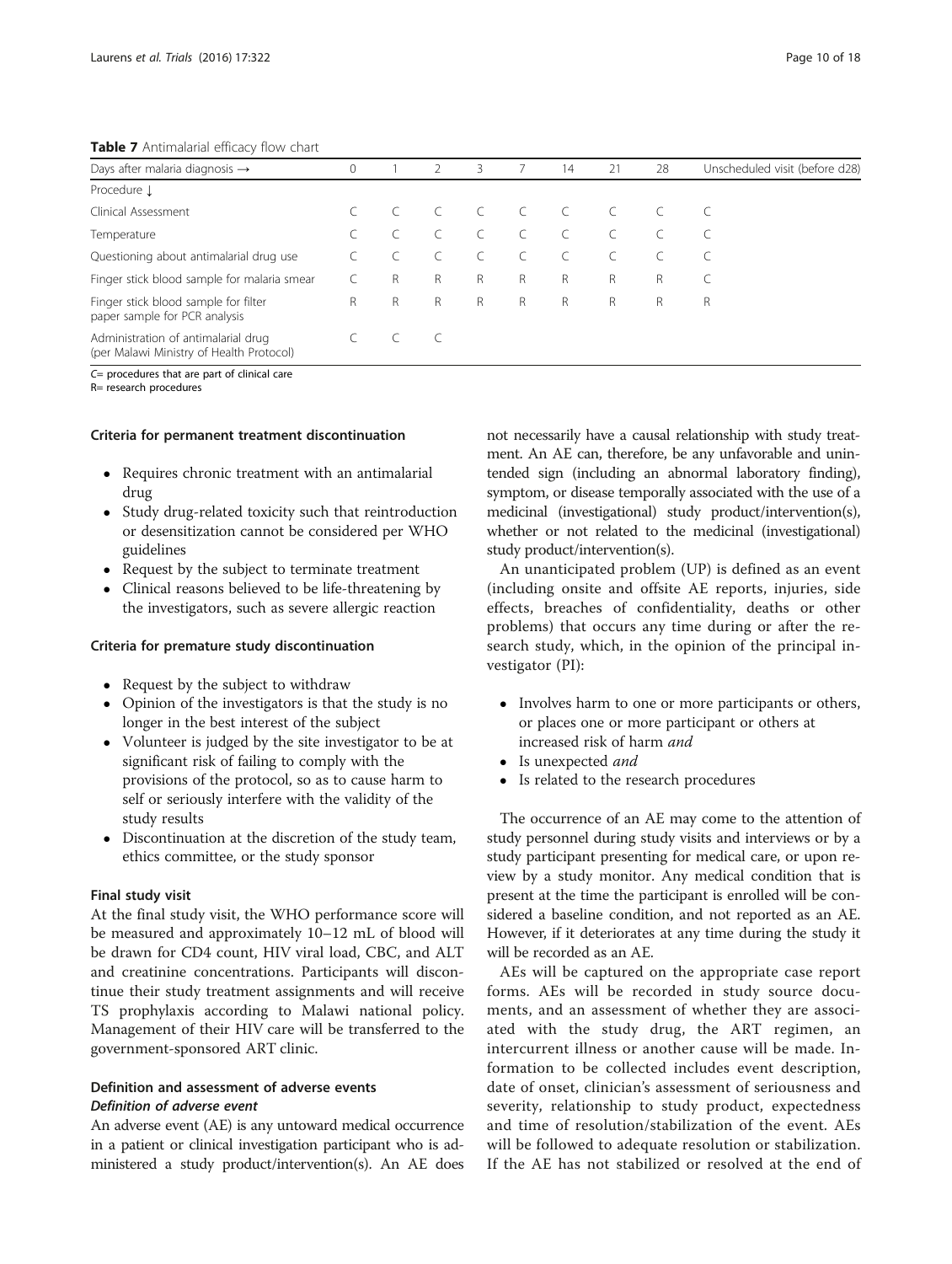the study period, it will be followed for a maximum of 1 year after study completion.

## Seriousness of event

AEs will be assessed by study clinicians to determine the seriousness of the outcome of the event. The April 1996 International Conference on Harmonization (ICH) guidance, "Good Clinical Practice: Consolidated Guidance," (ICH E6) defined a serious adverse event (SAE) as "any untoward medical occurrence that at any dose:

- Results in death
- Is life-threatening
- Requires inpatient hospitalization or prolongation of existing hospitalization
- Results in persistent or significant disability/ incapacity, or
- Is a congenital anomaly/birth defect."

Important medical events that may not be immediately life-threatening or result in death or hospitalization but may jeopardize the patient or may require intervention to prevent one of the outcomes listed in the definition above may also be considered to be serious. (October 1994 ICH guidance (E2A), "Clinical Safety Data Management: Definitions and Standards for Expedited Reporting.")

## Severity of event

AEs will be assessed by the investigator using a protocol-defined grading system (Table 8) and the Division of AIDS (DAIDS) Adult Toxicity Tables. (<http://rsc.tech-res.com/safetyandpharmacovigilance/>) or locally derived normal ranges (for creatinine and ALT concentrations). For events not included in the DAIDS Adult Toxicity Tables or protocol-defined grading system, the following guidelines will be used to quantify intensity for clinical AEs:

Grade 1 mild: symptoms causing no or minimal interference with usual social and functional activities Grade 2 moderate: symptoms causing greater than minimal interference with usual social and functional activities

Grade 3 Severe: symptoms causing inability to perform usual social and functional activities Grade 4 Potentially life-threatening: symptoms causing inability to perform basic self-care functions or medical or operative intervention indicated to prevent permanent impairment, persistent disability Grade 5 Death

When intensity changes occur more frequently than once a day, the maximum severity for the event should be listed.

## Relationship to study products

AEs will have their relationship to study product assessed using the following terms:

- Definitely related. The AE and administration of the study agent are related in time, and a direct association can be demonstrated
- Probably related. The AE and administration of the study agent are reasonably associated in time, and the AE is more likely explained by study agent than other causes
- Possibly related. The AE and administration of the study agent are reasonably related in time, and the AE can be explained equally well by causes other than the study agent
- Probably not related. A potential relationship between the study agent and the AE could exist (i.e., the possibility cannot be excluded), but the AE event is most likely explained by causes other than the study agent
- *Not related*. The AE is clearly explained by another cause not related to the study agent
- Pending. Pending may be used as a temporary relationship assessment only for death and only if data necessary to determine the relationship to the study agent are being collected. The site is required to submit a final assessment within three business days after reporting the death. If no final assessment is made within three business days after the date of submission, the event will be assessed as possibly related to the study agent. Any additional information received at a later time, including an autopsy report, should be submitted as a Follow-up Report

|  |  |  |  |  |  |  |  | Table 8 Severity of grading and use of normal and abnormal laboratory values |  |  |
|--|--|--|--|--|--|--|--|------------------------------------------------------------------------------|--|--|
|--|--|--|--|--|--|--|--|------------------------------------------------------------------------------|--|--|

|                           | Grade 1                         | Grade 2                       | Grade 3                       | Grade 4                    |
|---------------------------|---------------------------------|-------------------------------|-------------------------------|----------------------------|
| Hemoglobin                | 8.5-10.0 g/dL                   | 7.5-8.4 g/dL                  | 6.5-7.4 g/dL                  | $<$ 6.5 g/dL               |
| Absolute neutrophil count | $1000 - 1300/mm^3$              | 750-999/mm <sup>3</sup>       | 500-749/mm <sup>3</sup>       | $<$ 500/mm <sup>3</sup>    |
| Platelets                 | 100,000-124,999/mm <sup>3</sup> | 50,000-99,999/mm <sup>3</sup> | 25,000-49,999/mm <sup>3</sup> | $<$ 25,000/mm <sup>3</sup> |
| Creatinine                | $1.1 - 1.3 \times ULN$          | $1.4 - 1.8 \times ULN$        | $1.9 - 3.4 \times ULN$        | $23.5 \times ULN$          |
| Alanine aminotransferase  | 1.25–2.5 x ULN                  | $2.6 - 5.0 \times ULN$        | $5.1 - 10.0 \times ULN$       | $>10.0\times$ ULN          |

ULN upper limit of normal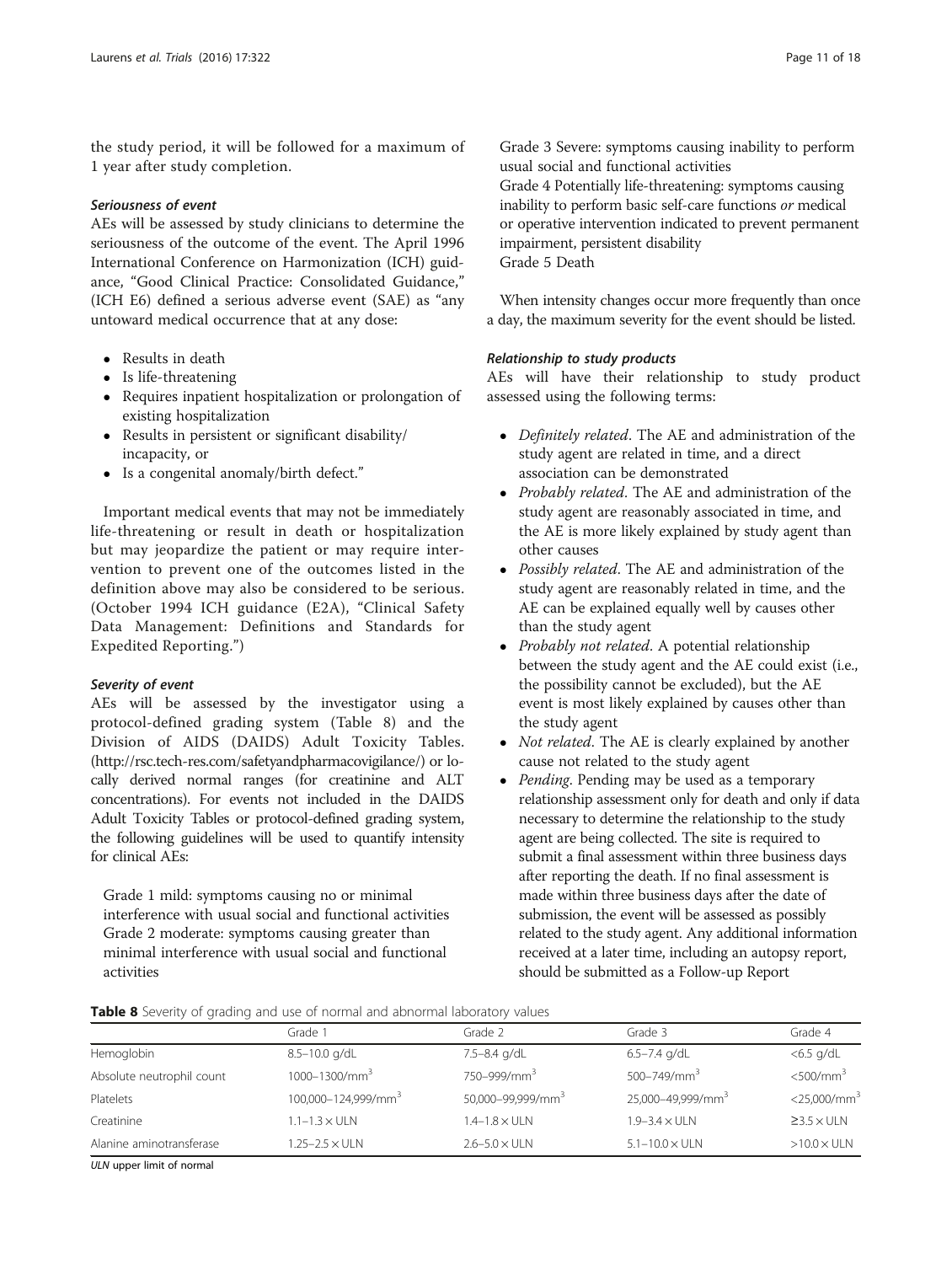A suspected adverse drug reaction (SADR) is an AE that could potentially have a causal relationship to the study agent (definitely, probably, possibly, probably not related, or for deaths, pending).

#### Expectedness (expected versus unexpected)

Expected refers to the perspective of events previously observed, not on the basis of what might be anticipated from the pharmacological properties of the study agent (ICH E2A). Expected AEs related to study drugs are found in Table [6](#page-8-0).

Unexpected refers to events whose nature or severity (intensity) is not consistent with those included in the package insert/summary (ICH E2A). If an unexpected adverse drug experience is observed that is definitely or probably related to TS or CQ, it will be reported to the US FDA using the MedWatch safety information and adverse reporting system via the online system at [www.fda.gov/MedWatch/](http://www.fda.gov/MedWatch/report.htm) [report.htm.](http://www.fda.gov/MedWatch/report.htm) An unexpected adverse drug experience is defined as any adverse drug experience that is not listed in the current labeling for the drug product. This includes events that may be symptomatically and pathophysiologically related to an event listed in the labeling but differ from the event because of greater severity or specificity. "Unexpected," as used in this definition, refers to an adverse drug experience that has not been previously observed (i.e., included in the labeling) rather than from the perspective of such experience not being anticipated from the pharmacological properties of the pharmaceutical product.

### Adverse event reporting

Only serious, unexpected, related AEs and all deaths will be reported in an expedited manner.

Regulatory requirements for reporting to the University of Malawi, the University of Maryland and the DAIDS clinical representative will be observed. Reporting procedures will follow ICH 4.11, 5.17 and Clinical Safety Data Management: Definitions and Standards for Expedited Reporting.

## Protocol deviations

Protocol deviations are events that contradict or omit protocol instructions. Violations that compromise patient safety or the integrity of trial data will be recorded and reported to the sponsor and to the responsible regulatory authorities, including ethics committees, as required by the regulations of each group.

## **Statistics**

#### Sample size and power calculations

The study will randomize approximately 467 participants to each of the three study arms during a 36-month enrollment period and will follow participants for 32–66

months. We estimate that loss to follow-up will amount to approximately 15 % of the potential follow-up time, so that the follow-up time available for analysis will average about 41.6 months per study participant, for a total of approximately 1619 person-years of follow-up in each study arm.

For estimating the power of the study, the statistical null hypothesis is that the effect of TS prophylaxis in preventing the first occurrence of a severe event, relative to no prophylaxis, is at least a 35 % reduction in the hazard rate for first occurrences over the study period (i.e., that the hazard ratio, HR, is  $\leq 0.65$ ). Our assumption (alternative hypothesis) for power calculation is that there is no preventive effect of TS, i.e., that  $HR = 1$ . The comparison will be based on the upper limit of a two-sided 95 % confidence interval (CI) for the TS effect. An upper limit of less than  $35 \% - i.e.,$  a reduction significantly less than 35 % at the one-sided 2.5 % significance level – will be considered sufficient evidence for discontinuing TS prophylaxis in this population.

Assuming that the number of severe events follows a Poisson distribution, the mean of the distribution for a participant with average follow-up time (41.6 months) will be approximately 0.236 events, and the probability that the participant will experience at least one severe event will be about 0.210. Assuming that this incidence rate applies to participants taking TS prophylaxis and those without prophylaxis (i.e., no effect of TS prophylaxis), we then expect for the comparison about 196 study participants in both study arms combined to experience at least one severe event, which gives us an expectation of about 85 % power that the upper limit of the 95 % CI for the effect of TS will be less than 35 % [[20\]](#page-17-0). The same consideration applies to the comparison of discontinuation of prophylaxis and CQ prophylaxis.

### Analysis

#### Analysis of the primary endpoint

The primary analysis will compare continuation of TS and discontinuation of TS. It will consist of a 95 % CI for the effect of TS, relative to no prophylaxis, in preventing the occurrence of a severe event, based on proportional hazards (Cox) regression modeling. The TS effect is defined as 1 − HR, where HR is the hazard ratio from the Cox regression model. The analysis will be done according to the intention-to-treat principle; that is, each individual's data will be analyzed according to the study arm to which the individual was randomized, regardless of the treatment and amount of treatment actually received. Study participants who develop a WHO clinical stage 3 or 4 illness, experience a sustained decline in their CD4 count below 200 cells/mm<sup>3</sup>, or who experience ART failure will be given TS prophylaxis and will continue to be followed in the study. The analytical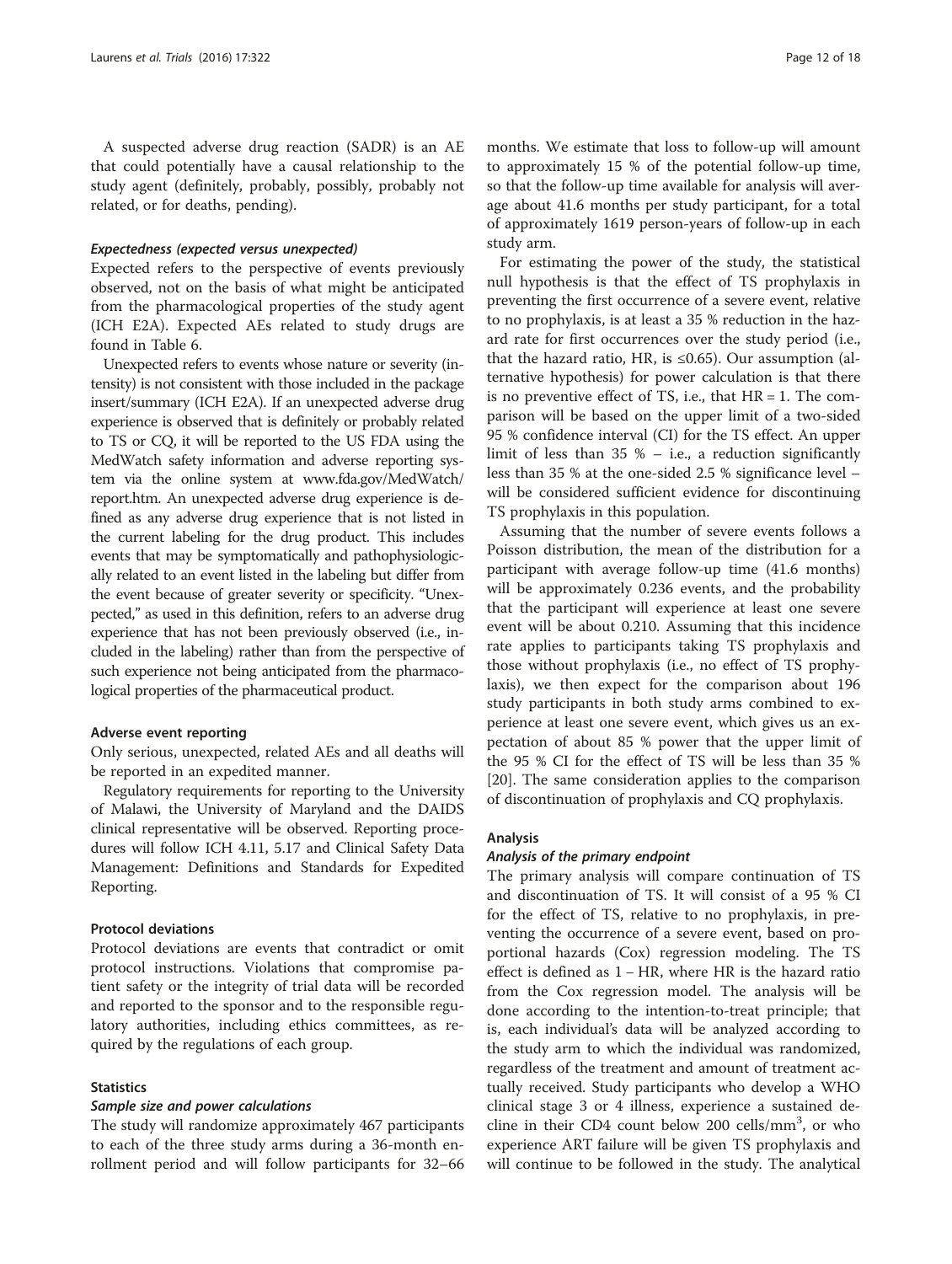method for comparing CQ prophylaxis and no prophylaxis (i.e., discontinuation of TS) will be the same as for comparing continuation and discontinuation of TS.

In addition, one or more protocol analyses may be done if there is substantial lack of adherence or administration of a treatment other than the one to which an individual was randomized. This consideration is particularly important since we will be performing noninferiority analysis of discontinuation of TS prophylaxis.

Secondary analyses will compare TS prophylaxis to no prophylaxis, and CQ prophylaxis to no prophylaxis, with respect to the total number of severe events experienced (i.e., including multiple events in individual study participants), using Poisson regression modeling. TS and CQ prophylaxis will also be compared to each other with respect to the first occurrence and all occurrences of severe events. We do not plan to adjust  $p$  values or CIs for multiple comparisons.

## Analysis of loss of viral suppression

Besides severe events, we are interested in assessing the value of TS and CQ prophylaxis in preventing loss of viral suppression. As for the first occurrence of a severe event, separate comparisons of (1) TS continuation and discontinuation, (2) TS continuation and CQ prophylaxis, and (3) CQ prophylaxis and TS discontinuation will be done using Cox regression modeling to estimate two-sided 95 % CIs for treatment effects, expressed as HRs. Since severe events are expected to occur mainly in participants who do not maintain their viral suppression (i.e., who develop a detectable viral load), we define minimally acceptable prophylaxis, as for the occurrence of a severe event, as at least a 35 % effect in preventing loss of viral suppression. Then the same numbers of losses of viral suppression are needed for 80 % power to obtain a CI for effect of prophylaxis with upper bound less than 35 %, assuming there is no effect, as for the first occurrence of a severe event. We expect the probability of maintaining viral suppression to be approximately 75 % for participants taking TS prophylaxis who have the average amount of followup (49 months) [[21](#page-17-0)]. Then about 75 participants in each of the study arms will be expected to lose their viral suppression during the study. The power to obtain an upper confidence limit less than 35 % for effect of prophylaxis is then about 75 % for each of the comparisons.

Intention-to-treat analysis will be used for all primary comparisons. This analysis will include all participants who were randomized, regardless of attendance at followup visits and the duration of study drug administration. For participants who are no longer being actively followed at the end of the study, every effort will be made to obtain their vital status. Per-protocol analysis will be performed

as a secondary analysis for those who complied with follow-up visits at least every 8 weeks and for study and ART medication. Analyses will be done in which data on study volunteers who switch from one study intervention to another are censored at the time that they develop an indication for TS prophylaxis, regardless of treatment assignment.

## Data safety and monitoring

In addition to the regular safety monitoring conducted by the investigators, this trial will be reviewed at least annually by the US National Institutes of Health (NIH) NIAID Data and Safety Monitoring Board (DSMB). An independent biostatistician and/or database management group will prepare the DSMB report for the scheduled DSMB meetings. Follow-up intervals of reporting will be at the discretion of the DSMB based on trends in the data, but these are planned to occur approximately every 6 months for safety and once per year for efficacy. The NIH NIAID DSMB can meet more frequently as needed. The DSMB will be independent from the investigators and will have full unblinded access to all accumulating data. The biostatistician and/or database management group will prepare reports that include:

- Study accrual by month and by study site
- Eligibility violations
- Baseline characteristics
- Protocol adherence report
- Data completeness report
- Periodic summary adverse event report
- Primary and secondary endpoint summaries, overall and for key subgroups

The initial DSMB review is planned specifically to assess safety data to assure that there are not dramatic differences in survival between treatment groups, and to determine the appropriate frequency of DSMB reporting. If the trial executive committee or DAIDS Clinical Representative has efficacy or safety concerns, an unscheduled DSMB review will be requested.

Site monitors under contract to the National Institute of Allergy and Infectious Diseases (NIAID) DAIDS will visit participating clinical research sites to review individual subjects' records, including consent forms, CRFs, supporting data, laboratory specimen records, and medical records (physicians' progress notes, nurses' notes, individuals' hospital charts), in order to ensure protection of study subjects, compliance with the protocol, and accuracy and completeness of records. The monitors also will inspect sites' regulatory files to ensure that regulatory requirements are being followed and sites' pharmacies to review product storage and management.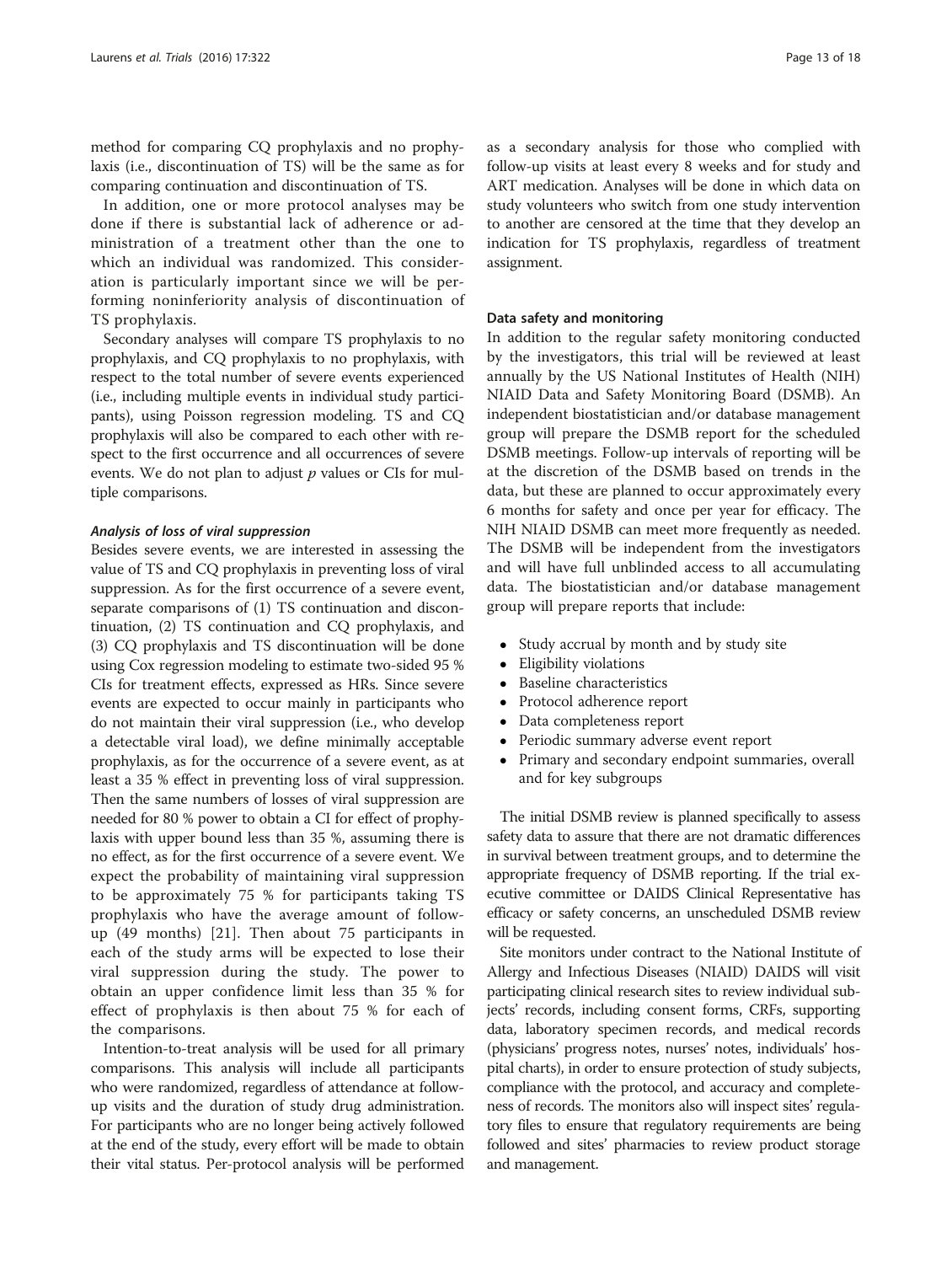The DSMB will review safety and enrollment data approximately every 6 months after the first study participant is enrolled and at other intervals if deemed necessary by the sponsor or study investigators, with input from the DSMB. Datasets for these analyses will be created in a joint effort between the data management team and the independent statistician. The major purpose of these analyses will be to review study progress and safety data. Safety outcome measures to be monitored include SAEs that are deemed probably or definitely associated with the study interventions and the total number of SAEs in each treatment group. The number of primary endpoint events (deaths, WHO stage 3 and 4 events) as well as the number of AEs of grade 3 or more and the rates of discontinuation of TS or CQ prophylaxis, and of loss of virologic control will be included in the safety review. Based on their assessment of study enrollment, the safety and tolerability of the prophylaxis, and any new research evidence from similar clinical trials, the DSMB will make a recommendation that the study either continue with no modification; continue with modification (including the possibility of terminating one of the prophylaxis arms); or be discontinued, either permanently or temporarily pending further review.

## Ethical considerations

## Human subjects' protections

The investigator will ensure that this study is conducted in full conformity with the principles set forth in The Belmont Report: Ethical Principles and Guidelines for the Protection of Human Subjects of Research of the US National Commission for the Protection of Human Subjects of Biomedical and Behavioral Research (18 April 1979) and codified in 45 CFR Part 46 and/or ICH E6; 62 Federal Regulations 25691 (1997). Key study personnel will maintain certification in human subjects protection and good clinical practice (GCP).

#### Ethical review

This protocol, the informed consent document and any subsequent modifications were reviewed and approved by the Institutional Review Board or Ethics Committee responsible for oversight of the study, including the College of Medicine of the University of Malawi and the University of Maryland. The University of Malawi College of Medicine Research Ethics Committee (COMREC) will be considered to be the local IRB and the University of Maryland IRB will be considered to be a remote IRB (Michigan State University IRB will defer to University of Maryland IRB) for the purpose of reporting SAEs [\[22](#page-17-0)].

## Informed consent

Informed consent is a process that is initiated prior to the individual's agreeing to participate in the study and continuing throughout the individual's study participation. Extensive discussion of risks and possible benefits of this therapy will be provided to the subjects and their families. Consent forms describing in detail the study interventions/products, study procedures, and risks are given to the subject and written documentation of informed consent is required prior to starting intervention/administering study product. Consent forms will be IRB-approved and the subject will be asked to read and review the document, or else verbally explained to the subject (verified by a witness). Upon reviewing the document, the investigator will explain the research study to the subject and answer any questions that may arise. The subjects will sign the informed consent document prior to any procedures being carried out specifically for the study. The subjects should have the opportunity to discuss the study with their surrogates and adequately consider it prior to agreeing to participate. Subjects may withdraw consent at any time throughout the course of the trial. A copy of the informed consent document will be given to subjects for their records. The rights and welfare of study subjects will be protected by emphasizing to them that the quality of their medical care will not be adversely affected if they decline to participate in this study. During the informed consent process, participants agree that if their individual data are presented in manuscript form or in scientific meetings, they will be identified by study number and not by name to protect participant confidentiality.

## Potential risks

Potential risks anticipated for the study participants include study drug-specific effects, risks associated with blood drawing, potential increased risk of opportunistic infections, and potential loss of confidentiality regarding HIV status.

The drugs used in this trial are not investigational new drugs. They have both been widely used for many decades throughout the world and particularly in Africa, at the doses and for the indications they will be used for in this trial. Their safety profiles are favorable and well known. However, as with any drug, risks do exist. Though CQ is considered safe, adverse reactions to this drug may occur. Commonly reported symptoms include headache, malaise, dizziness, blurred vision, difficulty focusing, muscle weakness and mild gastrointestinal upset. Nonurticarial pruritis, without rash, is a problem that is more common among dark-skinned patients. The symptom usually begins within the first day after the initial dose and may last for up to 7 days. Severe adverse reactions are extremely rare [\[23](#page-17-0)]. CQ is well known to be safe in pregnancy and is routinely recommended for both malaria treatment and malaria prophylaxis in pregnant women.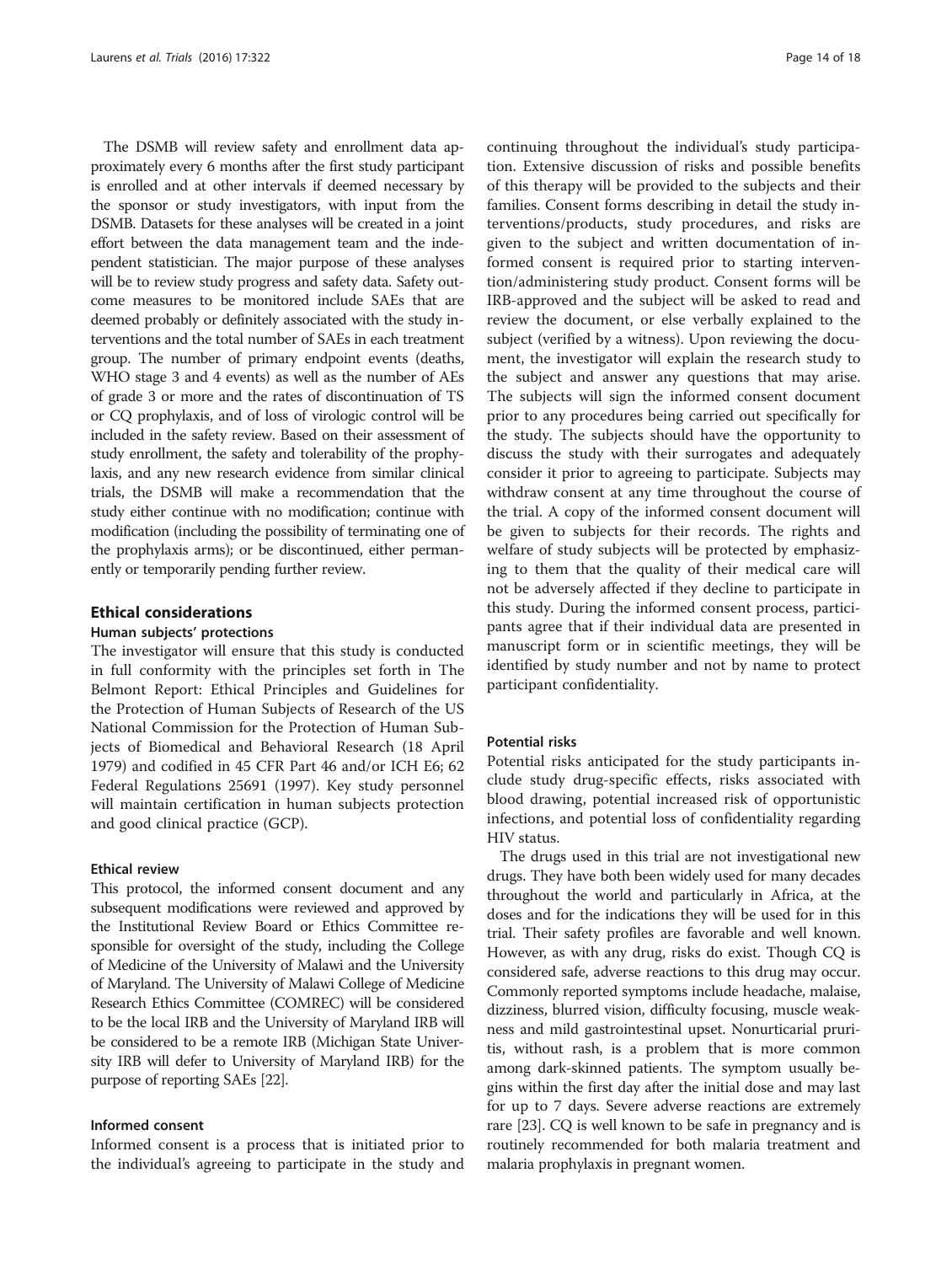Common adverse reactions associated with TS use include rash, urticaria, loss of appetite, nausea and vomiting. Rare, serious side effects include agranulocytosis, aplastic anemia, disease of the hematopoietic system, fulminant hepatic necrosis, severe allergic reaction, Stevens-Johnson syndrome, and toxic epidermal necrolysis [[24](#page-17-0)]. TS is considered to be relatively contraindicated in pregnancy (class C) because of theoretical risks of neural tube defects in the first trimester and kernicterus in the third trimester. However, both the WHO [[13](#page-17-0)] and the Malawi Ministry of Health presently recommend TS prophylaxis for people living with HIV (PLHIV), including in pregnant women.

Finger pricks and venipuncture are associated with small risks of bleeding, hematoma and infection. To minimize this risk, the skin will be cleaned with alcohol prior to puncture and sterile, unused needles and lancets will always be used and pressure will be held at the puncture site after removal of the needle or lancet. Although the quantity of blood drawn would not lead to any ill effects on the participants' health, some adults feel faint following phlebotomy. The risks will be minimized by having trained technicians perform the procedure. Clinicians will be available to evaluate the participant if there is any untoward effect.

Study subjects who are assigned to the CQ or no treatment arms may be at increased risk for opportunistic infections. However, the fact that immune reconstitution will have already taken place in these individuals reduces this theoretical risk substantially [[25, 26](#page-17-0)]. Additionally, the risk of TS prophylaxis-associated adverse reactions must be weighed against the unknown, potential benefit of TS prophylaxis in this population. The potential risk of increased infection in those not taking TS will be minimized by close follow-up and monitoring, which will lead to prompt diagnosis and treatment of bacterial infections and malaria should they occur.

As with any study involving HIV-positive individuals, there is a risk of loss of confidentiality regarding HIV status. Our study team is well known in the community for conducting studies of malaria, so clinic attendance and home visits will not necessarily identify participants' HIV status. Efforts to reduce this risk will be a priority. Patients' medical records will be kept in a locked cabinet in a locked room. The study documentation, data and all other information generated will be kept in strict confidence. No personal information will be released to any unauthorized third party without the consent of the participant. Participant specimens and case report forms (CRFs) will be identified by a study code with the master key will be kept in a separate, locked cabinet.

## Benefits

Study participants will receive a higher standard of medical care than is typically available in Malawi. Close follow-up is likely to identify HIV-related illnesses sooner than they would otherwise be detected. We will pursue complete diagnostic evaluation of illness episodes and maintain a supply of medication to treat common diseases.

## Alternatives to study participation

Participants may withdraw from the study at any time. Those who withdraw will be referred for treatment at the local government-sponsored ART clinic. The reason for withdrawal will be recorded. Whenever possible, endpoint data will be collected for participants who withdraw or are withdrawn from the study in order to include their data in the intention-to-treat analysis.

## Sample sharing and storage

Samples collected will be maintained after the study is complete if the participant has agreed to this during the informed consent process and indicated permission on the written document. Any analysis of these specimens that is outside the scope of the objectives of this protocol will be submitted for prior review and approval by the appropriate IRBs. Parasites, viruses and their genetic material may be unlinked for further analysis, without any identifying clinical information. Should a participant change their mind at any time and revoke authorization for specimen storage with identifying information, their remaining samples will be unlinked from identifying information prior to analysis or else destroyed at the participant's request.

## Data

## Data collection and entry

The PI is responsible for ensuring the accuracy, completeness, legibility and timeliness of the data reported. All source documents will be completed in a neat, legible manner to ensure accurate interpretation of data. Records will be kept in locked files.

Copies of the electronic CRF (eCRF) will be provided for use as source documents and maintained for recording data for each subject enrolled in the study. Data reported in the eCRF derived from source documents should be consistent with the source documents, or the discrepancies should be explained.

All source documents and laboratory reports will be reviewed by the study team and data entry staff to ensure that they are accurate and complete. AEs must be graded, assessed for severity and causality, and reviewed by the PI, an investigator, or a clinical coordinator. Data collection is the responsibility of the clinical trial staff at the Blantyre Malaria Project Research Clinic and at Dignitas International under the supervision of a clinical coordinator and the investigators. During the study, the investigator must maintain complete and accurate documentation for the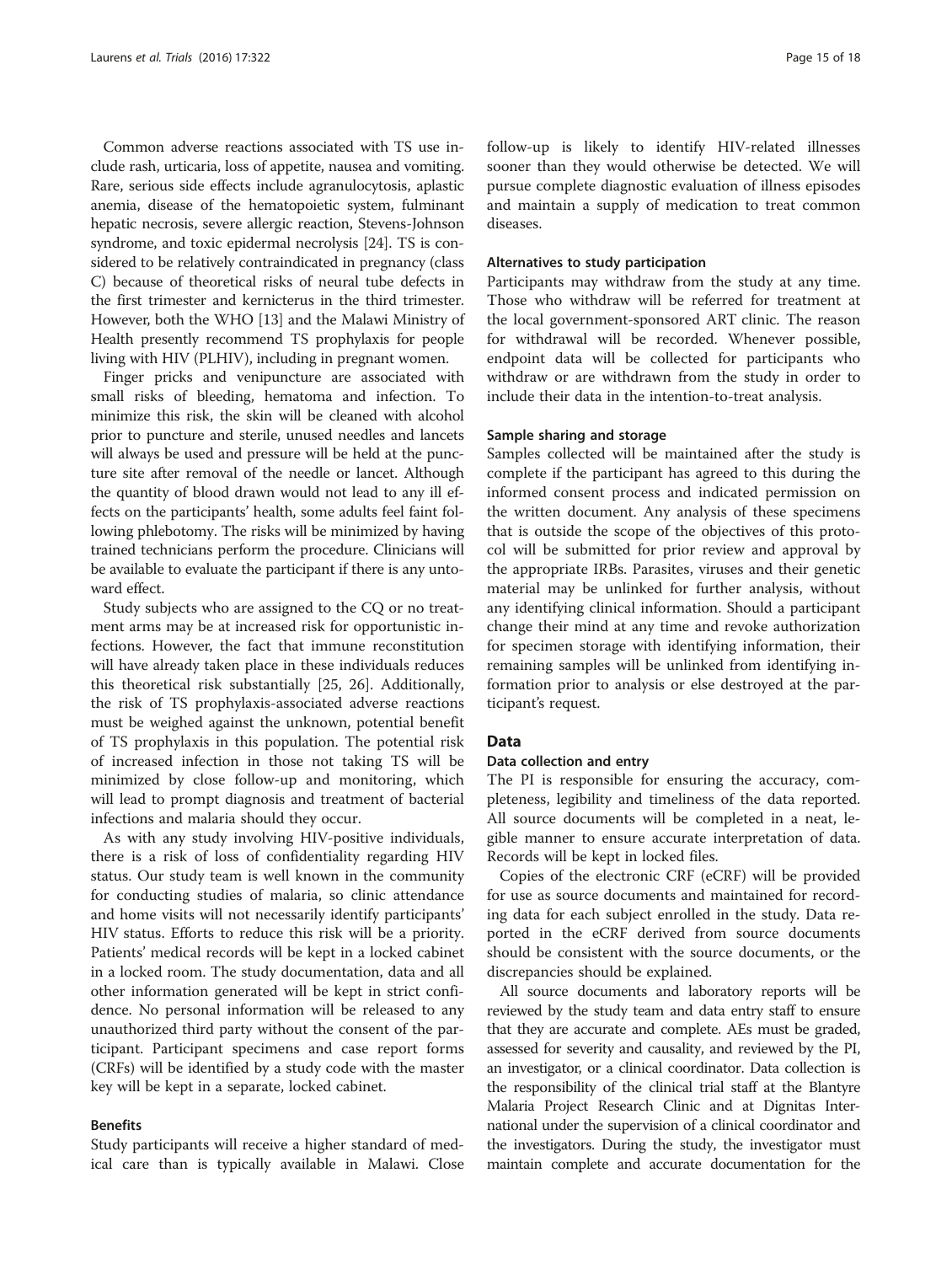study. The Statistical and Data Coordinating Center for this study will be responsible for the data management, quality review, analysis, and reporting of the study data.

Appropriate medical and research records will be maintained for this trial, in compliance with ICH E6 and any applicable DAIDS policies. Study investigators and the clinical coordinator will have access to all study records. Study nurses and clinicians will have access to the laboratory source documents and CRFs of participants who are being actively enrolled and followed. Laboratory staff will have access to laboratory source documents. Data entry clerks and the data manager will have access to the CRFs. Authorized representatives of DAIDS will be permitted to examine (and when required by applicable law, to copy) clinical records for the purposes of quality assurance reviews, audits and evaluation of study safety and progress. The final trial dataset will be available to study investigators at the end of the study.

#### Quality control and quality assurance

The site developed a protocol-specific quality management plan in conjunction with the University of Maryland Center for Vaccine Development Office of Regulatory Affairs and Quality Management. This plan will be in place for quality management, including how the data will be evaluated for compliance with protocol, which documents will be reviewed and methods of training staff. The study will be conducted at the Blantyre Malaria Project Research Clinic at Ndirande Health Centre and at the Tisungane Clinic at Zomba Central Hospital in Zomba. Recruitment activities will occur at outpatient ART clinics at these sites. Laboratory testing will also be performed at certified laboratories for testing according to the protocol analyte list.

Site monitoring will be conducted by a DAIDS contractor to assure protocol compliance, ethical standards, regulatory compliance and data quality.

Following written standard operating procedures (SOPs), the monitors will verify that the clinical trial is being conducted and data are generated, documented (recorded), and reported in compliance with the protocol, GCP and the applicable regulatory requirements. Reports will be submitted to DAIDS on monitoring activities. The investigative team will provide direct access to source data/documents and reports for the purpose of monitoring and auditing by the sponsor and inspection by local and regulatory authorities. The data manager will implement quality control procedures beginning with the data entry system and generate data quality control checks that will be run on the database. Any missing data or data anomalies will be communicated to the site for clarification and resolution.

#### Monitoring

Study monitoring will be conducted to ensure participant safety compliance of study conduct with 45 CFR 46, GCP, ICH and DAIDS guidelines. A separate monitoring plan will be developed by DAIDS and implemented by the DAIDS Clinical Site and Study Monitoring Contractor.

The site monitors will visit participating clinical research sites to review individual subject records, including consent forms, CRFs, supporting data, laboratory specimen records, and medical records (physicians' progress notes, nurses' notes, individuals' hospital charts), and to ensure protection of study subjects, compliance with the protocol and accuracy and completeness of records. The monitors also will inspect sites' regulatory files to ensure that regulatory requirements are being followed and sites' pharmacies to review product storage and management.

## Plans for dissemination of results

The PI and co-investigators regularly participate in local and national meetings in Malawi to discuss malaria and HIV issues as well as local research meetings at the University of Malawi College of Medicine. The findings will be presented at the annual College of Medicine Research Dissemination Day and at other appropriate conference venues. Study results will also be shared expeditiously with Malawian HIV and malaria control officials and the Malawi Ministry of Health and its local representatives. Results will be submitted for publication to local and international journals in accordance with authorship guidelines established by the International Committee of Medical Journal Editors. The study protocol will be provided in publication supplementary materials.

## **Discussion**

## Clinical trial coordination

Daily study activities are managed onsite by a study physician, with visits twice weekly by a senior study physician with HIV management expertise. Challenging clinical cases are scheduled on days when senior physicians are onsite. The local study teams participate in weekly teleconferences with international investigators to discuss study progress, challenges and planning. SAEs are identified by the study team and reported to senior physicians and international investigators via email and/ or phone to refine diagnostics and management as needed. International investigators make regular visits to the study sites approximately every other month to review progress and assist in study coordination.

## Trial status

The study began recruitment activities at the Ndirande site in November 2012. By mid-February 2015, 900 participants had been recruited. The DSMB evaluated study progress as planned, starting in 2013, and determined that the study was being conducted well and should continue.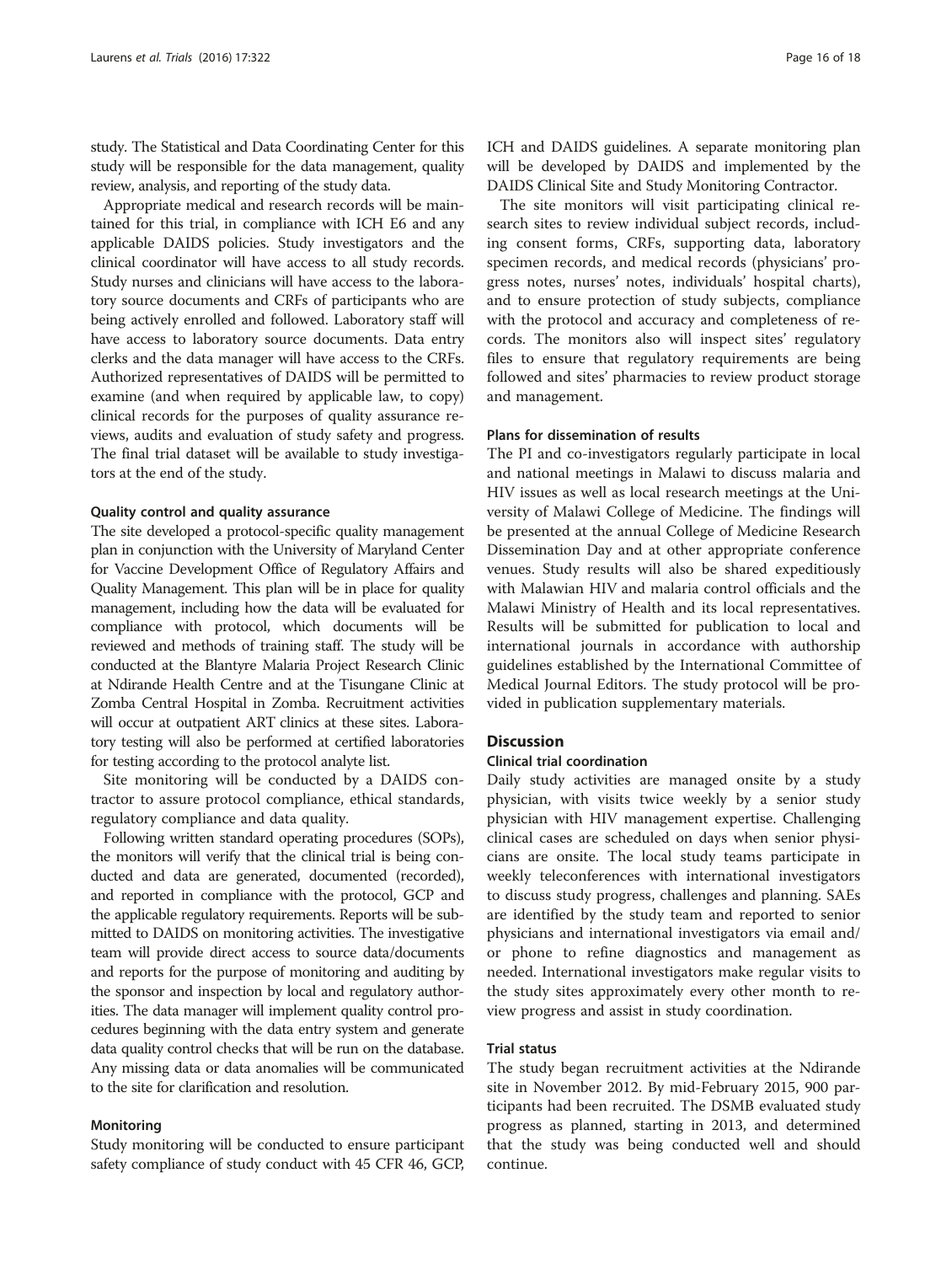<span id="page-16-0"></span>During the first year of follow-up in 2013, study investigators noted several pregnancies in study participants who had agreed to practice contraception during the informed consent process. As a result, the study team implemented checks at scheduled follow-up visits to ensure that participants were able to access family planning methods in the community, and to facilitate referral to family planning clinics for contraception. As a result, the incidence of pregnancy in the study population has decreased.

Initially, the trial was designed to recruit 900 participants, with the rationale that the primary endpoint event rate in the entire participant population would be 15 per 100 person-years. As no prospective data were available at the time, this assumption was based on a post-hoc analysis of retrospective data from a similar population. As the study accrued participants, the overall event rate was reviewed regularly due to this uncertainty, and the event rate observed in the study population was 6.8 per 100 person-years as of an interim database lock of July 2014. Sample size determination was revisited at that time, and it was determined that adding approximately 500–600 participants and 2 years of follow-up should provide the expected 350 primary endpoint events needed for primary endpoint analysis. The sponsor agreed to extend and expand the study in early 2015, and a second site, Zomba, was added for recruitment and follow-up in mid-2015. A Standardized Protocol Items: Recommendations for Interventional Trials (SPIRIT) checklist is provided in the supplementary materials as Additional file 1.

## Additional file

[Additional file 1:](dx.doi.org/10.1186/s13063-016-1392-3) Completed SPIRIT checklist. Standardized Protocol Items: Recommendations for Interventional Trials checklist. (PDF 90 kb)

#### Abbreviations

AE, adverse event; ALT, alanine aminotransferase; ART, antiretroviral therapy; CBC, complete blood count; CI, confidence interval; COMREC, College of Medicine Research Ethics Committee; CQ, chloroquine; CRFs, case report forms; DAIDS, Division of AIDS; DART, Development of Antiretroviral Therapy for Africa; DSMB, Data Safety and Monitoring Board; eCRF, electronic case report form; FDA, Food and Drug Administration; G6PD, glucose-6 phosphate dehydrogenase; ICH, International Conference on Harmonization; IRB, Institutional Review Board; NIAID, National Institute of Allergy and Infectious Diseases; NIH, National Institutes of Health; PCP, Pneumocystis jirovecii pneumonia; PML, progressive multifocal leukoencephalopathy; SADR, suspected adverse drug reaction; SAE, severe adverse event; TS, trimethoprim-sulfamethoxazole; WHO, World Health Organization.

#### Acknowledgements

This trial is funded by a U01AI089342 from the Division of AIDS, NIAID, and we gratefully acknowledge their support. The PI, MKL, is also supported by U01AI087624. JJvO is supported by Dignitas International. MBL and CVP are supported by a grant to CVP from the Howard Hughes Medical Institute. We also acknowledge the participants, relatives, and staff of Ndirande Research Clinic in Blantyre and Tisungane Research Clinic in Zomba. We thank the community research advisory groups in Ndirande and in Zomba for their counsel and assistance.

#### Authors' contributions

MBL conceived the study, developed the protocol, the SOP, the ethical submissions, and reviewed the manuscript. RGM developed the SOP, the ethical submissions, and reviewed the manuscript. OMN developed the SOP, the ethical submissions, and reviewed the manuscript. THD developed the SOP, the ethical submissions, and reviewed the manuscript. MK developed the SOP and reviewed the manuscript. FM developed the SOP and reviewed the manuscript. FAM developed the SOP and reviewed the manuscript. LT developed the SOP and reviewed the manuscript. WN developed the SOP and reviewed the manuscript. EM developed the SOP and reviewed the manuscript. TET conceived the study, developed the protocol, and reviewed the manuscript. JM developed the protocol, the SOP, and reviewed the manuscript. CVP conceived the study, developed the protocol, and reviewed the manuscript. WCB developed the statistical analysis plan and reviewed the manuscript. MKL conceived the study, developed the protocol, the SOP, the ethical submissions, and reviewed the manuscript. JJvO conceived the study, developed the protocol, the SOP, the ethical submissions, and reviewed the manuscript. All authors read and approved the final manuscript.

#### Competing interests

The authors declare that they have no competing interests.

#### Author details

<sup>1</sup> Division of Malaria Research, Institute for Global Health, University of Maryland School of Medicine, 480 W Baltimore St, Room 480, Baltimore, MD 21218, USA. <sup>2</sup>Blantyre Malaria Project, Blantyre, Malawi. <sup>3</sup>Dignitas International, Zomba, Malawi. <sup>4</sup> College of Osteopathic Medicine, Michigan State University, East Lansing, MI, USA.<sup>5</sup> University of Malawi College of Medicine, Blantyre, Malawi. <sup>6</sup>Institute for Global Health, University of Maryland School of Medicine, Baltimore, MD, USA.

#### Received: 1 October 2015 Accepted: 11 May 2016 Published online: 18 July 2016

#### References

- 1. Anglaret X, Chêne G, Attia A, Toure S, Lafont S, Combe P, et al. Early chemoprophylaxis with trimethoprim-sulphamethoxazole for HIV-1-infected adults in Abidjan, Cote d'Ivoire: a randomised trial. Lancet. 1999;353(9163):1463–8.
- 2. Wiktor SZ, Sassan-Morokro M, Grant AD, Abouya L, Karon JM, Maurice C, et al. Efficacy of trimethoprim-sulphamethoxazole prophylaxis to decrease morbidity and mortality in HIV-1-infected patients with tuberculosis in Abidjan, Cote d'Ivoire: a randomised controlled trial. Lancet. 1999;353(9163):1469–75.
- 3. Mermin J, Lule J, Ekwaru JP, Malamba S, Downing R, Ransom R, et al. Effect of co-trimoxazole prophylaxis on morbidity, mortality, CD4-cell count, and viral load in HIV infection in rural Uganda. Lancet. 2004;364(9443):1428–34.
- 4. Chintu C, Bhat GJ, Walker AS, Mulenga V, Sinyinza F, Lishimpi K, et al. Cotrimoxazole as prophylaxis against opportunistic infections in HIV-infected Zambian children (CHAP): a double-blind randomised placebo-controlled trial. Lancet. 2004;364(9448):1865–71.
- 5. Mocroft A, Reiss P, Kirk O, Mussini C, Girardi E, Morlat P, et al. Is it safe to discontinue primary Pneumocystis jiroveci pneumonia prophylaxis in patients with virologically suppressed HIV infection and a CD4 cell count <200 cells/ microL? Clin Infect Dis. 2010;51(5):611–9.
- Walker AS, Ford D, Gilks CF, Munderi P, Ssali F, Reid A, et al. Daily cotrimoxazole prophylaxis in severely immunosuppressed HIV-infected adults in Africa started on combination antiretroviral therapy: an observational analysis of the DART cohort. Lancet. 2010;375(9722):1278–86.
- 7. Campbell JD, Moore D, Degerman R, Kaharuza F, Were W, Muramuzi E, et al. HIV-infected Ugandan adults taking antiretroviral therapy with CD4 counts >200 cells/mm<sup>3</sup> who discontinue cotrimoxazole prophylaxis have increased risk of malaria and diarrhea. Clin Infect Dis. 2012;54(8):1204–11.
- 8. Anywaine Z, Abaasa A, Levin J, Kasiyre R, Kamali A, Grosskurth H, et al. Safety of discontinuing cotrimoxazole prophylaxis among HIV infected adults on anti-retroviral therapy in Uganda (COSTOP trial): Design. Contemp Clin Trials. 2015;43:100–4.
- 9. Kasirye RP, Baisley K, Munderi P, Levin J, Anywaine Z, Nunn A, et al. Incidence of malaria by cotrimoxazole use in HIV-infected Ugandan adults on antiretroviral therapy: a randomised, placebo-controlled study. AIDS. 2016;30(4):635–44.